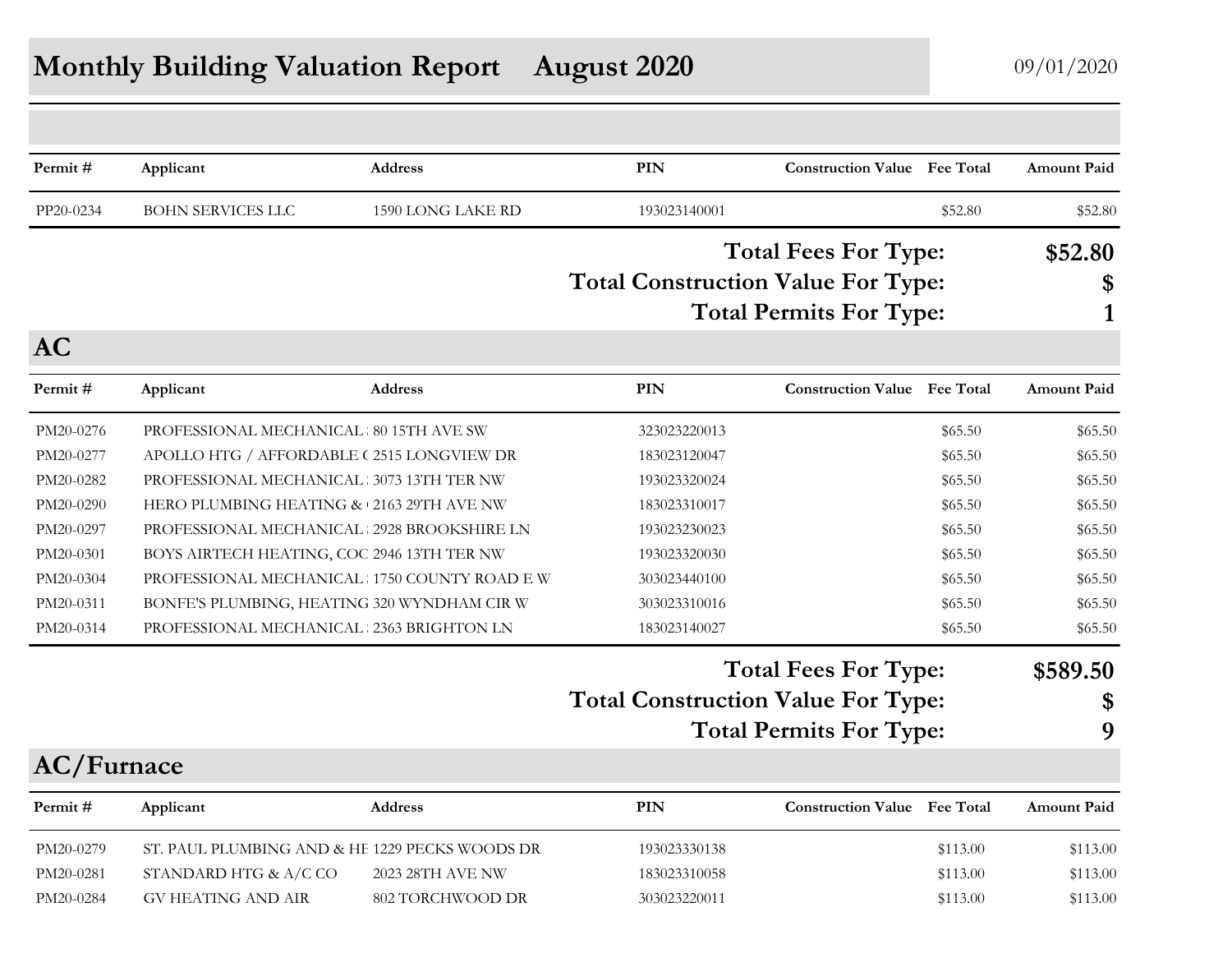| PM20-0286       | ST. PAUL PLUMBING AND & HE 1805 CEDAR DR                |                      | 183023110073                              |                                                               | \$113.00   | \$113.00                  |
|-----------------|---------------------------------------------------------|----------------------|-------------------------------------------|---------------------------------------------------------------|------------|---------------------------|
| PM20-0289       | HOMEWORKS PLUMBING HEA' 2508 INNSBRUCK TRL              |                      | 193023310150                              |                                                               | \$113.00   | \$113.00                  |
| PM20-0302       | HOME ENERGY CENTER                                      | 690 20TH AVE NW      | 303023140046                              |                                                               | \$113.00   | \$113.00                  |
| PM20-0306       | ST. PAUL PLUMBING AND & HE 130 3RD AVE SE               |                      | 333023220042                              |                                                               | \$113.00   | \$113.00                  |
| PM20-0315       | BWS PLUMBING, HEATING & A 901 9TH AVE NW                |                      | 293023210118                              |                                                               | \$113.00   | \$113.00                  |
| PM20-0316       | AQUARIUS WATER CONDITION 1354 KARI LN                   |                      | 203023320038                              |                                                               | \$113.00   | \$113.00                  |
|                 |                                                         |                      |                                           | <b>Total Fees For Type:</b>                                   |            | \$1,017.00                |
|                 |                                                         |                      | <b>Total Construction Value For Type:</b> |                                                               |            | \$                        |
|                 |                                                         |                      |                                           | <b>Total Permits For Type:</b>                                |            | 9                         |
| <b>ADDITION</b> |                                                         |                      |                                           |                                                               |            |                           |
| Permit#         | Applicant                                               | <b>Address</b>       | <b>PIN</b>                                | <b>Construction Value Fee Total</b>                           |            | <b>Amount Paid</b>        |
| PBR20-0094      | <b>SCOTT GORDHAMER</b><br><b>Building Valuation Fee</b> | 1820 SKY HIGH DR     | 313023140006                              | \$75,000.00                                                   | \$1,580.00 | \$1,580.00                |
|                 |                                                         |                      | <b>Total Construction Value For Type:</b> | <b>Total Fees For Type:</b><br><b>Total Permits For Type:</b> |            | \$1,580.00<br>\$75,000.00 |
|                 | <b>COMMERCIAL</b>                                       |                      |                                           |                                                               |            |                           |
| Permit#         | Applicant                                               | Address              | <b>PIN</b>                                | <b>Construction Value Fee Total</b>                           |            | <b>Amount Paid</b>        |
| PE20-0309       | ROSE CITY ELECTRIC COMPAN 1201 SILVER LAKE RD NW        |                      | 193023430033                              |                                                               | \$63.00    | \$63.00                   |
| PE20-0313       | STINSON ELECTRIC INC                                    | 475 OLD HIGHWAY 8 NW | 293023420004                              |                                                               | \$243.00   | \$243.00                  |
| PE20-0321       | MUSKA ELECTRIC COMPANY                                  | 2600 RICE CREEK RD   | 183023310061                              |                                                               | \$63.00    | \$63.00                   |
| PE20-0349       | BERD ELECTRIC LLC                                       | 617 8TH AVE NW       | 1111111111111                             |                                                               | \$227.00   | \$227.00                  |
| PE20-0350       | CITY VIEW ELECTRIC INC                                  | 315 5TH AVE NW       | 293023410023                              |                                                               | \$63.00    | \$63.00                   |

PE20-0353 WALLRAFF ELECTRIC CO 119 14TH ST NW 213023320016 \$108.00 \$108.00 \$108.00 PE20-0354 LIFE SAFETY SYSTEMS 119 14TH ST NW 213023320016 \$63.00 \$63.00 \$63.00 PF20-0052 API REAL ESTATE LLC 1200 OLD HIGHWAY 8 NW 203023420015 \$195.00 \$195.00 \$195.00 PF20-0059 FRONTIER FIRE PROTECTION 1680 5TH ST NW 293023130024 \$0.00 \$0.00 \$0.00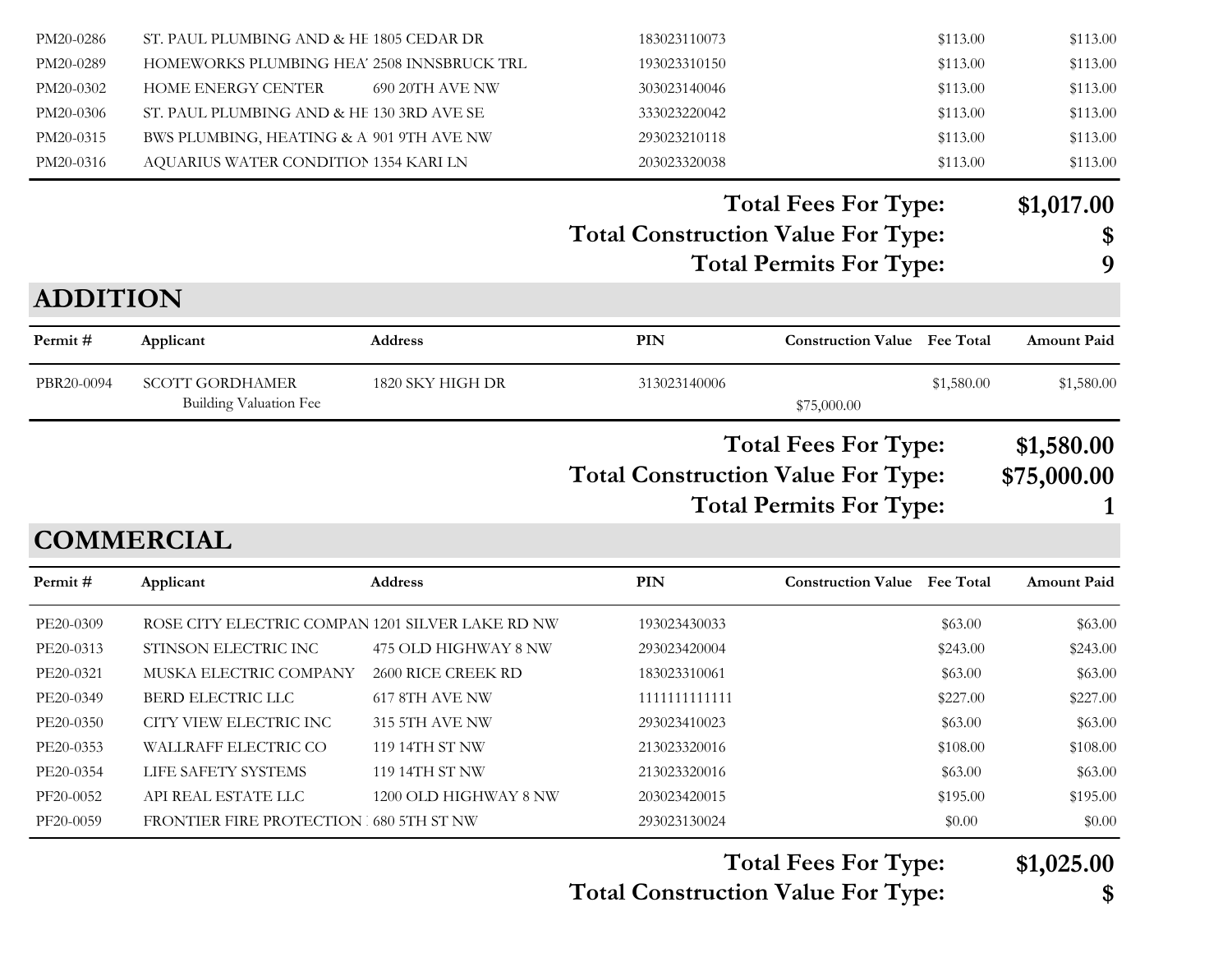### **Total Permits For Type: 9**

| Permit#     | Applicant                                                                  | <b>Address</b>          | PIN           | <b>Construction Value Fee Total</b>                                                                        |                  | <b>Amount Paid</b>     |
|-------------|----------------------------------------------------------------------------|-------------------------|---------------|------------------------------------------------------------------------------------------------------------|------------------|------------------------|
| PB20-0326   | <b>FORREST C M PAPE</b><br><b>Building Valuation Fee</b>                   | 1431 ROSEWOOD CT        | 203023230087  | \$2,000.00                                                                                                 | \$106.00         | \$106.00               |
|             |                                                                            |                         |               | <b>Total Fees For Type:</b><br><b>Total Construction Value For Type:</b><br><b>Total Permits For Type:</b> |                  | \$106.00<br>\$2,000.00 |
| <b>DECK</b> |                                                                            |                         |               |                                                                                                            |                  |                        |
| Permit#     | Applicant                                                                  | Address                 | PIN           | <b>Construction Value</b>                                                                                  | <b>Fee Total</b> | <b>Amount Paid</b>     |
| PBR20-0134  | MAHMUD AHMED IBRAHIM<br><b>Building Valuation Fee</b>                      | 2780 MISSISSIPPI ST     | 183023240054  | \$2,000.00                                                                                                 | \$150.00         | \$150.00               |
| PBR20-0137  | DUPONT CONSTRUCTION<br><b>Building Valuation Fee</b>                       | <b>202 16TH AVE SW</b>  | 313023110026  | \$24.00                                                                                                    | \$82.51          | \$82.51                |
| PBR20-0151  | HUMMINGBIRD HANDYMAN L 626 CONTINENTAL DR<br><b>Building Valuation Fee</b> |                         | 323023330011  | \$750.00                                                                                                   | \$171.88         | \$171.88               |
| PBR20-0154  | COTY CONSTRUCTION<br><b>Building Valuation Fee</b>                         | 566 4TH AVE NW          | 293023140073  | \$13,300.00                                                                                                | \$473.35         | \$473.35               |
| PBR20-0167  | TOP SHELF DESIGN LLC<br>Building Valuation Fee                             | 660 HIPP CIR            | 203023130057  | \$8,000.00                                                                                                 | \$315.00         | \$315.00               |
| PBR20-0171  | <b>ANTHONY S PAETZNICK</b><br><b>Building Valuation Fee</b>                | 560 YANKTON COLLEGE LN  | 303023230034  | \$5,000.00                                                                                                 | \$232.50         | \$232.50               |
| PBR20-0178  | SOLID ROCK CONSTRUCTION<br>Building Valuation Fee                          | <b>1864 CHATHAM TER</b> | 303023440084  | \$15,000.00                                                                                                | \$507.50         | \$507.50               |
| PSA20-0060  | <b>CITY OF NEW BRIGHTON</b>                                                | SA REVIEWS 2020         | 9999999999999 |                                                                                                            | \$0.00           | \$0.00                 |
| PSA20-0062  | <b>CITY OF NEW BRIGHTON</b>                                                | SA REVIEWS 2020         | 9999999999999 |                                                                                                            | \$0.00           | \$0.00                 |

**Total Fees For Type: \$1,932.74**

**Total Construction Value For Type: \$44,074.00**

**Total Permits For Type: 9**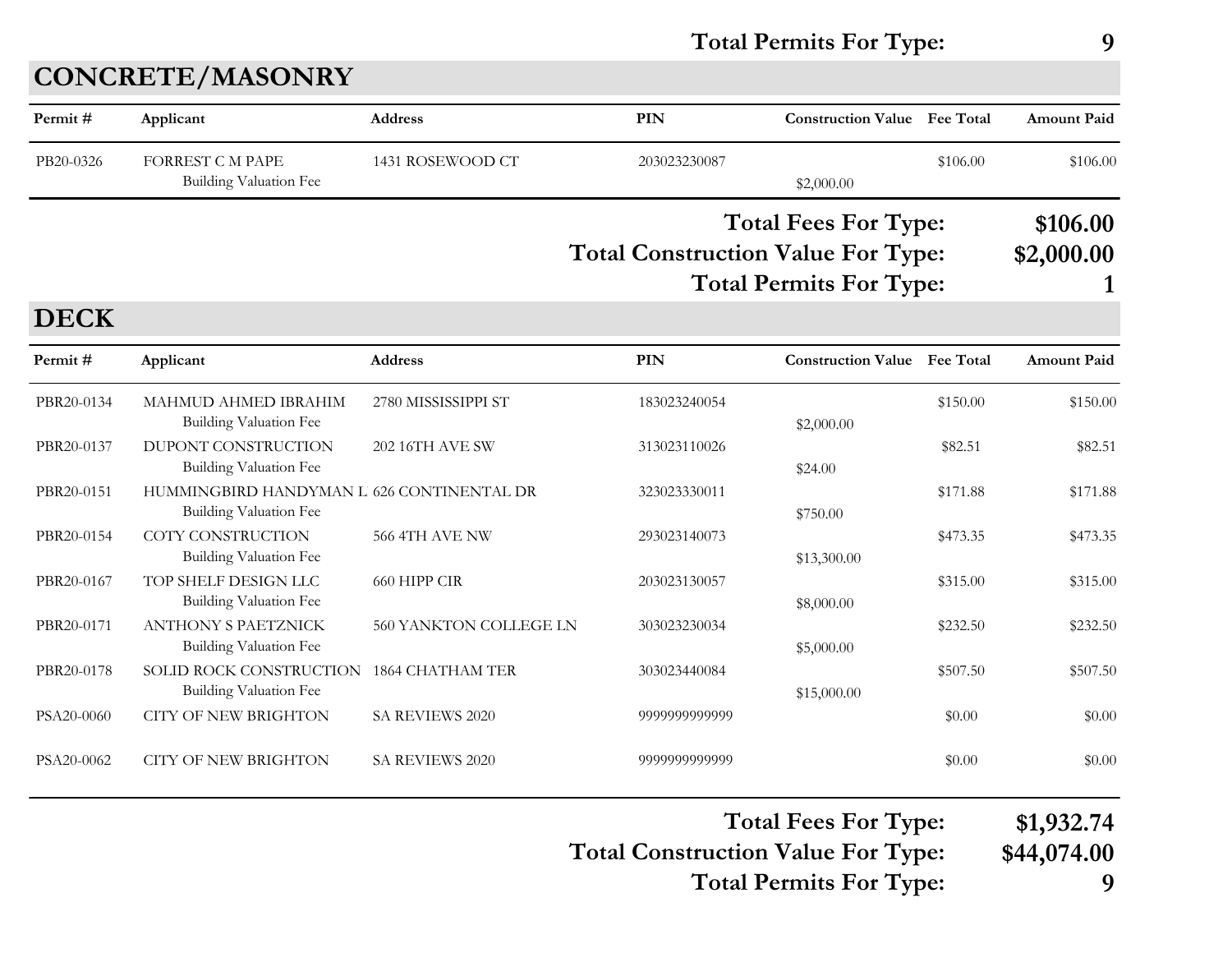## **DRAIN TILE**

| Applicant                       | Address                                                                        | PIN                                                        | <b>Construction Value</b> Fee Total |            | <b>Amount Paid</b>                                                                                                                                                                                                                                                                                                                                                                                                                                                      |
|---------------------------------|--------------------------------------------------------------------------------|------------------------------------------------------------|-------------------------------------|------------|-------------------------------------------------------------------------------------------------------------------------------------------------------------------------------------------------------------------------------------------------------------------------------------------------------------------------------------------------------------------------------------------------------------------------------------------------------------------------|
| Building Valuation Fee          |                                                                                | 333023230082                                               | \$3,750.00                          | \$138.38   | \$138.38                                                                                                                                                                                                                                                                                                                                                                                                                                                                |
|                                 |                                                                                |                                                            |                                     |            | \$138.38                                                                                                                                                                                                                                                                                                                                                                                                                                                                |
|                                 |                                                                                |                                                            |                                     |            | \$3,750.00                                                                                                                                                                                                                                                                                                                                                                                                                                                              |
|                                 |                                                                                |                                                            |                                     |            |                                                                                                                                                                                                                                                                                                                                                                                                                                                                         |
|                                 |                                                                                |                                                            |                                     |            |                                                                                                                                                                                                                                                                                                                                                                                                                                                                         |
| Applicant                       | <b>Address</b>                                                                 | <b>PIN</b>                                                 |                                     |            | <b>Amount Paid</b>                                                                                                                                                                                                                                                                                                                                                                                                                                                      |
| <b>EGRESS WINDOW GUY</b>        | 960 OAKWOOD DR                                                                 | 303023110032                                               |                                     | \$298.50   | \$298.50                                                                                                                                                                                                                                                                                                                                                                                                                                                                |
| <b>Building Valuation Fee</b>   |                                                                                |                                                            | \$7,400.00                          |            |                                                                                                                                                                                                                                                                                                                                                                                                                                                                         |
|                                 | 1484 18TH AVE NW                                                               | 193023140080                                               |                                     | \$173.10   | \$173.10                                                                                                                                                                                                                                                                                                                                                                                                                                                                |
|                                 |                                                                                |                                                            |                                     |            | \$163.75                                                                                                                                                                                                                                                                                                                                                                                                                                                                |
| Building Valuation Fee          |                                                                                |                                                            | \$2,500.00                          |            |                                                                                                                                                                                                                                                                                                                                                                                                                                                                         |
|                                 |                                                                                |                                                            |                                     |            | \$635.35                                                                                                                                                                                                                                                                                                                                                                                                                                                                |
|                                 |                                                                                |                                                            |                                     |            | \$12,740.00                                                                                                                                                                                                                                                                                                                                                                                                                                                             |
|                                 |                                                                                |                                                            |                                     |            | 3                                                                                                                                                                                                                                                                                                                                                                                                                                                                       |
| <b>Excavating &amp; Grading</b> |                                                                                |                                                            |                                     |            |                                                                                                                                                                                                                                                                                                                                                                                                                                                                         |
| Applicant                       | <b>Address</b>                                                                 | PIN                                                        |                                     |            | <b>Amount Paid</b>                                                                                                                                                                                                                                                                                                                                                                                                                                                      |
| Thomas W Peterson               | 1959 17TH ST NW                                                                | 193023110113                                               |                                     | \$68.50    | \$68.50                                                                                                                                                                                                                                                                                                                                                                                                                                                                 |
|                                 |                                                                                |                                                            |                                     |            | \$68.50                                                                                                                                                                                                                                                                                                                                                                                                                                                                 |
|                                 |                                                                                |                                                            |                                     |            | \$                                                                                                                                                                                                                                                                                                                                                                                                                                                                      |
|                                 |                                                                                |                                                            |                                     |            | 1                                                                                                                                                                                                                                                                                                                                                                                                                                                                       |
| <b>Fire Alarm</b>               |                                                                                |                                                            |                                     |            |                                                                                                                                                                                                                                                                                                                                                                                                                                                                         |
| Applicant                       | Address                                                                        | PIN                                                        |                                     |            | <b>Amount Paid</b>                                                                                                                                                                                                                                                                                                                                                                                                                                                      |
|                                 | <b>EGRESS WINDOW GUY</b><br>Building Valuation Fee<br><b>EGRESS WINDOW GUY</b> | STANDARD WATER CONTROL 355 1ST AVE SE<br>1202 PIKE LAKE DR | 193023410074                        | \$2,840.00 | <b>Total Fees For Type:</b><br><b>Total Construction Value For Type:</b><br><b>Total Permits For Type:</b><br><b>Construction Value Fee Total</b><br>\$163.75<br><b>Total Fees For Type:</b><br><b>Total Construction Value For Type:</b><br><b>Total Permits For Type:</b><br><b>Construction Value</b> Fee Total<br><b>Total Fees For Type:</b><br><b>Total Construction Value For Type:</b><br><b>Total Permits For Type:</b><br><b>Construction Value</b> Fee Total |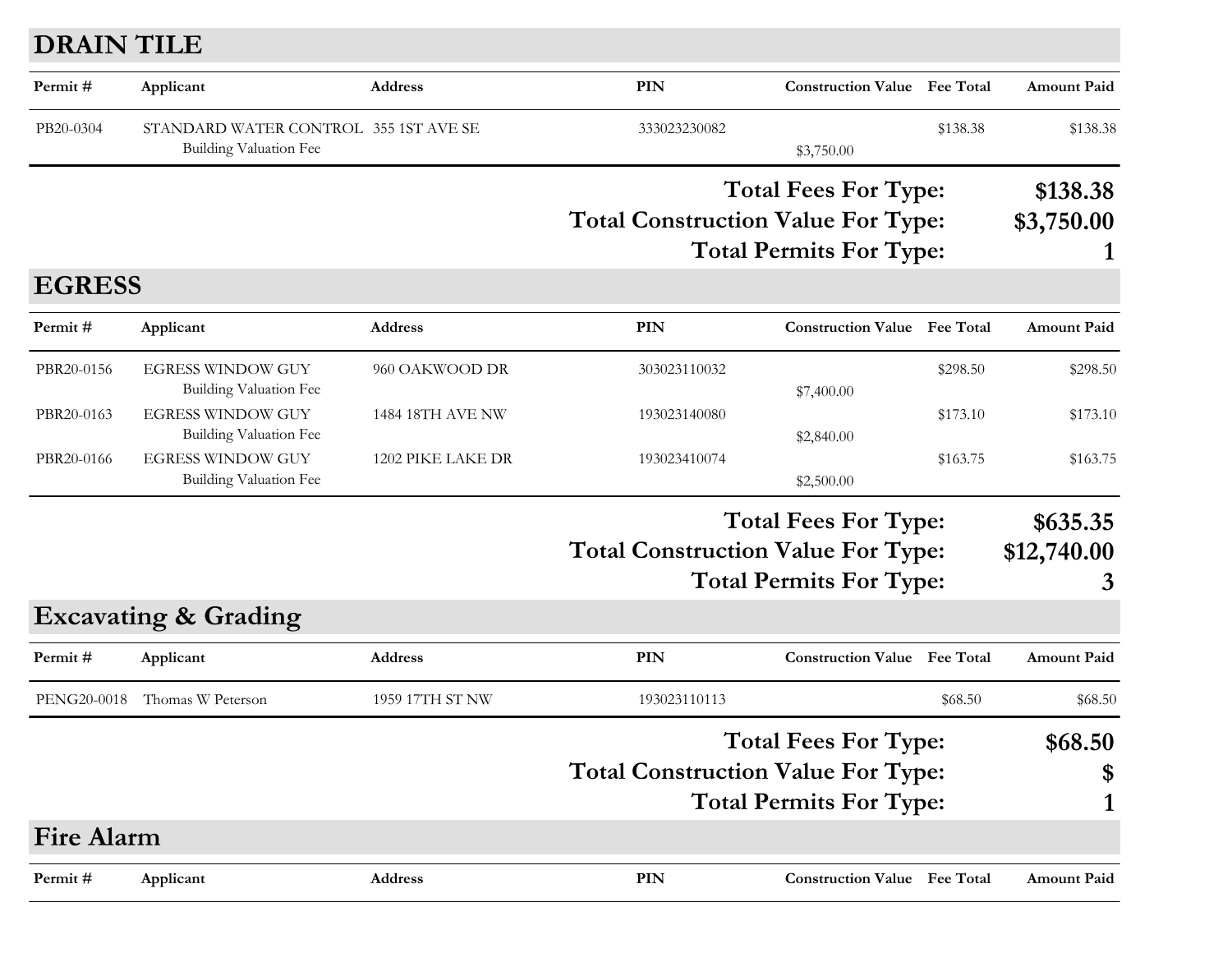| PF20-0040             | FIRENET SYSTEMS INC                        | 3595 NEW BRIGHTON RD  | 333023220074 | \$210.40                                                                                                   | \$210.40           |
|-----------------------|--------------------------------------------|-----------------------|--------------|------------------------------------------------------------------------------------------------------------|--------------------|
|                       |                                            |                       |              | <b>Total Fees For Type:</b><br><b>Total Construction Value For Type:</b><br><b>Total Permits For Type:</b> | \$210.40<br>S      |
| <b>Fire Sprinkler</b> |                                            |                       |              |                                                                                                            |                    |
| Permit#               | Applicant                                  | <b>Address</b>        | <b>PIN</b>   | <b>Construction Value</b> Fee Total                                                                        | <b>Amount Paid</b> |
| PF20-0042             | AHERN FIRE PROTECTION                      | <b>315 5TH AVE NW</b> | 293023410023 | \$1,352.26                                                                                                 | \$1,352.26         |
| PF20-0050             | FIRE SUPPRESSION SERVICES I 730 MIDTOWN LN |                       | 293023120160 | \$228.82                                                                                                   | \$228.82           |

PF20-0051 FIRE SUPPRESSION SERVICES I 724 MIDTOWN LN 293023120161 \$228.82 \$228.82 \$228.82

## **Total Fees For Type: \$1,809.90**

# **Total Construction Value For Type: \$**

**Total Permits For Type: 3**

## **FIREPLACE**

| Permit #  | Applicant                                    | <b>Address</b>         | <b>PIN</b>    | <b>Construction Value</b> Fee Total |          | <b>Amount Paid</b> |
|-----------|----------------------------------------------|------------------------|---------------|-------------------------------------|----------|--------------------|
| PM20-0280 | FIRESIDE HEARTH AND HOME 1336 NORTHWEST PKWY |                        | 203023420042  |                                     | \$86.00  | \$86.00            |
| PM20-0285 | THE FIREPLACE GUYS                           | 660 23RD AVE NW        | 303023130023  |                                     | \$86.00  | \$86.00            |
| PM20-0292 | FIRESIDE HEARTH AND HOME 1302 29TH AVE NW    |                        | 193023310018  |                                     | \$154.00 | \$154.00           |
| PM20-0293 | FIRESIDE HEARTH AND HOME 1501 15TH ST NW     |                        | 203023230060  |                                     | \$86.00  | \$86.00            |
| PM20-0294 | FIRESIDE HEARTH AND HOME 617 8TH AVE NW      |                        | 1111111111111 |                                     | \$318.13 | \$318.13           |
| PM20-0295 | FIRESIDE HEARTH AND HOME 1760 7TH ST NW      |                        | 303023110073  |                                     | \$86.00  | \$86.00            |
| PM20-0296 | FIRESIDE HEARTH AND HOME 519 INCA LN         |                        | 303023140060  |                                     | \$86.00  | \$86.00            |
| PM20-0298 | THE FIREPLACE GUYS                           | <b>1921 MOUNDS AVE</b> | 183023410035  |                                     | \$86.00  | \$86.00            |
| PM20-0310 | THE FIREPLACE GUYS                           | 1325 PIKE LAKE CT N    | 193023410009  |                                     | \$86.00  | \$86.00            |

#### **Total Fees For Type: \$1,074.13**

## **Total Construction Value For Type: \$**

**Total Permits For Type: 9**

#### **Furnace**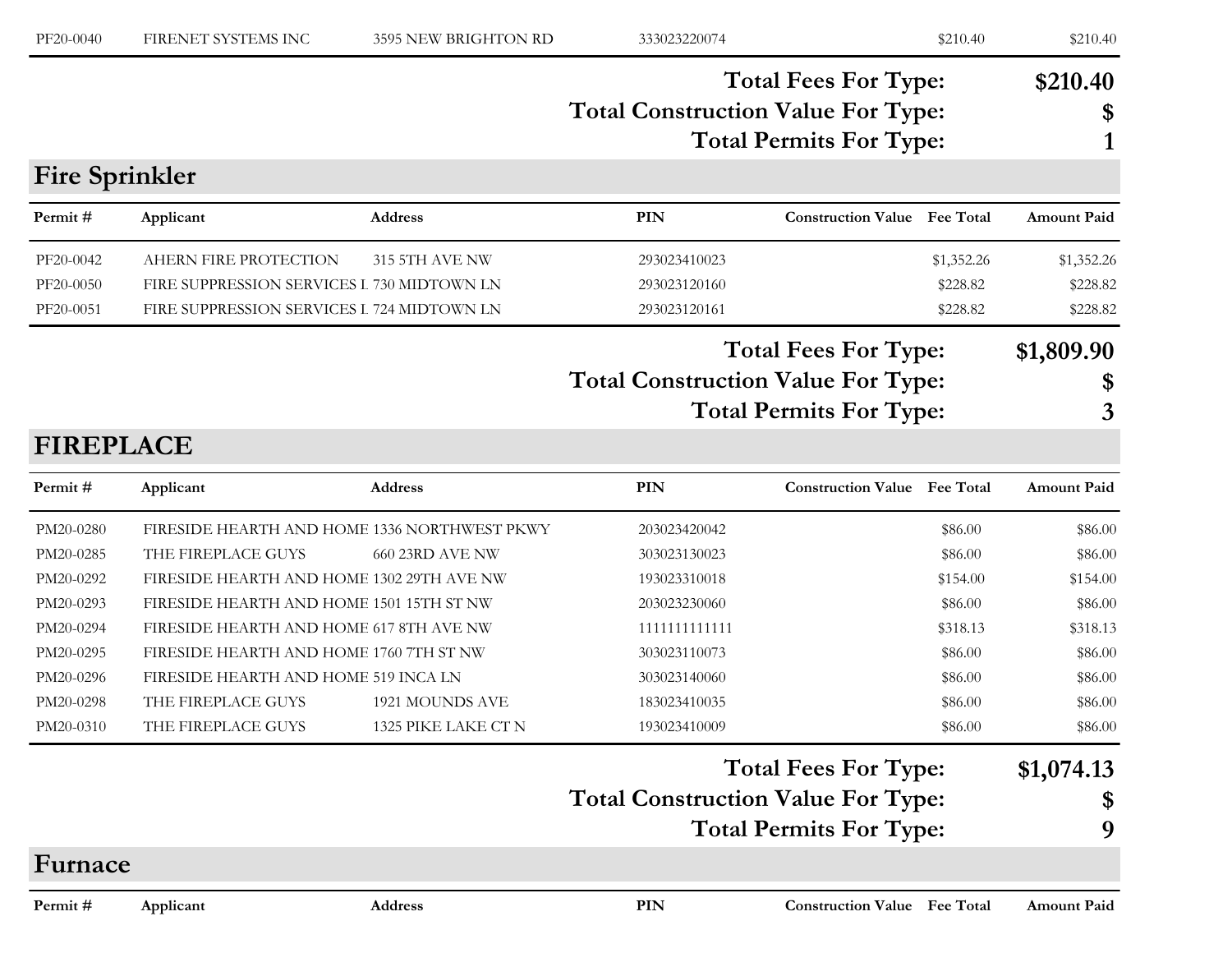| PM20-0278<br>PM20-0283 | <b>GV HEATING AND AIR</b><br>COMFORT BY DESIGN INC | 2246 WALNUT AVE<br>1252 PIKE LAKE DR | 183023230056<br>193023410070              | \$65.50<br>\$65.50                  | \$65.50<br>\$65.50 |
|------------------------|----------------------------------------------------|--------------------------------------|-------------------------------------------|-------------------------------------|--------------------|
| PM20-0312              | STANDARD HTG & A/C CO                              | <b>209 17TH AVE NW</b>               | 303023440022                              | \$65.50                             | \$65.50            |
|                        |                                                    |                                      |                                           | <b>Total Fees For Type:</b>         | \$196.50           |
|                        |                                                    |                                      | <b>Total Construction Value For Type:</b> | <b>Total Permits For Type:</b>      | \$<br>3            |
|                        | <b>Irrigation Meter</b>                            |                                      |                                           |                                     |                    |
| Permit#                | Applicant                                          | <b>Address</b>                       | <b>PIN</b>                                | <b>Construction Value</b> Fee Total | <b>Amount Paid</b> |
| PP20-0179              | <b>CEDAR PLUMBING</b>                              | 703 REDWOOD LN                       | 303023210007                              | \$454.00                            | \$454.00           |
|                        |                                                    |                                      |                                           | <b>Total Fees For Type:</b>         | \$454.00           |
|                        |                                                    |                                      | <b>Total Construction Value For Type:</b> |                                     | \$                 |
|                        |                                                    |                                      |                                           | <b>Total Permits For Type:</b>      |                    |
|                        | <b>MISC-BUILDING</b>                               |                                      |                                           |                                     |                    |
| Permit#                | Applicant                                          | <b>Address</b>                       | PIN                                       | <b>Construction Value Fee Total</b> | <b>Amount Paid</b> |
| PSA20-0056             | <b>CITY OF NEW BRIGHTON</b>                        | SA REVIEWS 2020                      | 9999999999999                             | \$0.00                              | \$0.00             |
| PSA20-0058             | <b>CITY OF NEW BRIGHTON</b>                        | SA REVIEWS 2020                      | 9999999999999                             | \$0.00                              | \$0.00             |
| PSA20-0061             | <b>CITY OF NEW BRIGHTON</b>                        | SA REVIEWS 2020                      | 9999999999999                             | \$0.00                              | \$0.00             |
| PSA20-0063             | <b>CITY OF NEW BRIGHTON</b>                        | SA REVIEWS 2020                      | 9999999999999                             | \$0.00                              | \$0.00             |
| PSA20-0064             | <b>CITY OF NEW BRIGHTON</b>                        | SA REVIEWS 2020                      | 9999999999999                             | \$0.00                              | \$0.00             |
| PSA20-0065             | <b>CITY OF NEW BRIGHTON</b>                        | SA REVIEWS 2020                      | 9999999999999                             | \$0.00                              | \$0.00             |
| PSA20-0066             | <b>CITY OF NEW BRIGHTON</b>                        | SA REVIEWS 2020                      | 9999999999999                             | \$0.00                              | \$0.00             |
| PSA20-0067             | <b>CITY OF NEW BRIGHTON</b>                        | SA REVIEWS 2020                      | 9999999999999                             | \$0.00                              | \$0.00             |
| PSA20-0068             | <b>CITY OF NEW BRIGHTON</b>                        | SA REVIEWS 2020                      | 9999999999999                             | \$0.00                              | \$0.00             |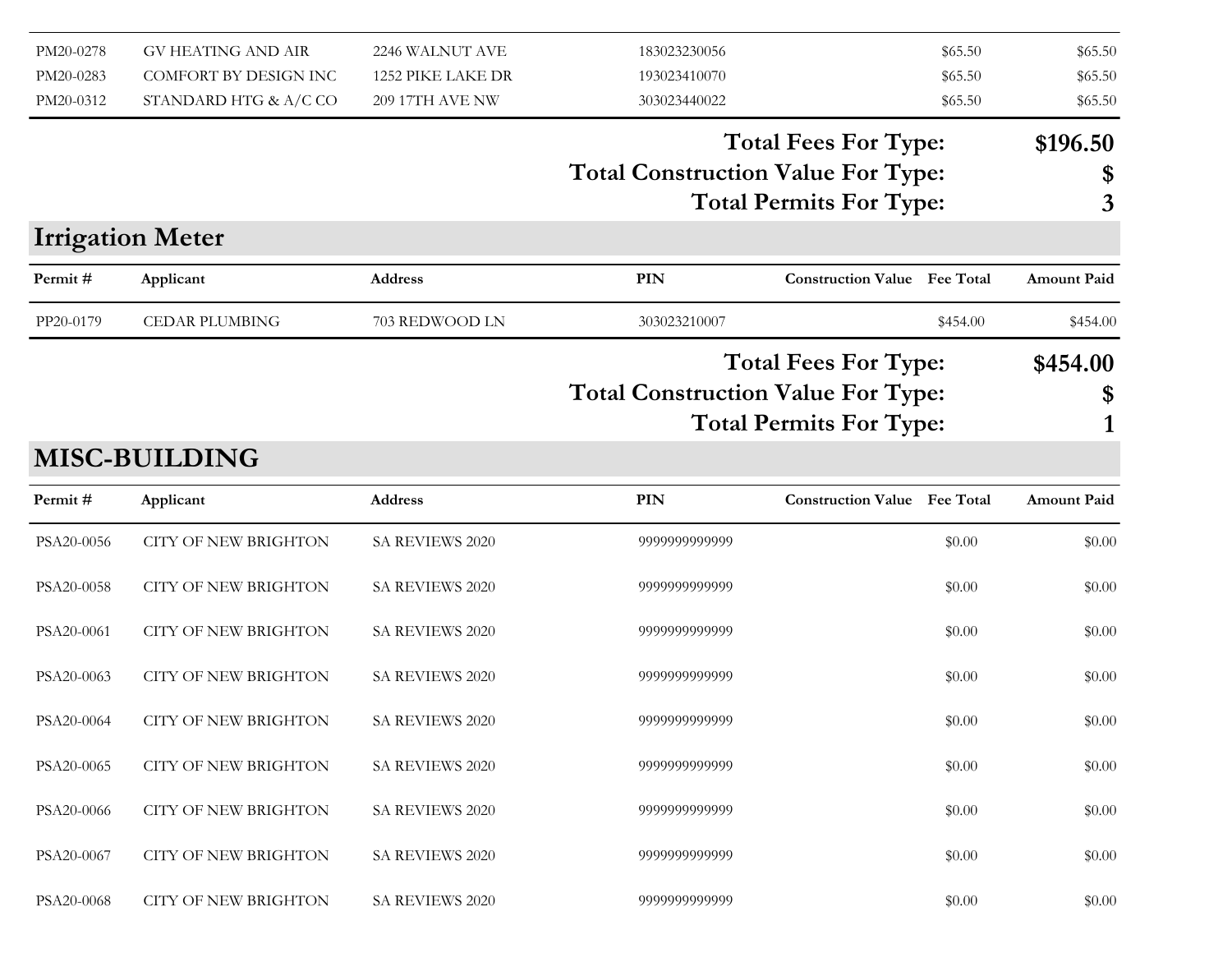| PSA20-0069                                                                              | <b>CITY OF NEW BRIGHTON</b>                                                                                                                                                                                                   | SA REVIEWS 2020                                | 9999999999999                                                                                                |                                                               | \$0.00                                                                       | \$0.00                                                                       |
|-----------------------------------------------------------------------------------------|-------------------------------------------------------------------------------------------------------------------------------------------------------------------------------------------------------------------------------|------------------------------------------------|--------------------------------------------------------------------------------------------------------------|---------------------------------------------------------------|------------------------------------------------------------------------------|------------------------------------------------------------------------------|
| PSA20-0071                                                                              | <b>CITY OF NEW BRIGHTON</b>                                                                                                                                                                                                   | SA REVIEWS 2020                                | 9999999999999                                                                                                |                                                               | \$0.00                                                                       | \$0.00                                                                       |
|                                                                                         |                                                                                                                                                                                                                               |                                                | <b>Total Construction Value For Type:</b>                                                                    | <b>Total Fees For Type:</b><br><b>Total Permits For Type:</b> |                                                                              | \$0.00<br>\$<br>11                                                           |
| <b>Miscellaneous</b>                                                                    |                                                                                                                                                                                                                               |                                                |                                                                                                              |                                                               |                                                                              |                                                                              |
| Permit#                                                                                 | Applicant                                                                                                                                                                                                                     | <b>Address</b>                                 | <b>PIN</b>                                                                                                   | <b>Construction Value</b> Fee Total                           |                                                                              | <b>Amount Paid</b>                                                           |
| PP20-0210<br>PP20-0215<br>PP20-0220<br>PP20-0221                                        | WELD & SONS PLUMBING<br>LARSON PLUMBING AND HEA' 2043 28TH AVE NW<br>Emily M Joyce<br>GREGORY H FOLEY TRUSTEE 652 RIVIERA DR                                                                                                  | <b>560 11TH AVE NW</b><br>1548 LONG LAKE RD    | 293023240064<br>183023310056<br>193023140004<br>323023330107                                                 |                                                               | \$123.00<br>\$54.10<br>\$69.60<br>\$69.60                                    | \$123.00<br>\$54.10<br>\$69.60<br>\$69.60                                    |
|                                                                                         | <b>MISCELLANEOUS</b>                                                                                                                                                                                                          |                                                | <b>Total Construction Value For Type:</b>                                                                    | <b>Total Fees For Type:</b><br><b>Total Permits For Type:</b> |                                                                              | \$316.30<br>\$<br>4                                                          |
| Permit#                                                                                 | Applicant                                                                                                                                                                                                                     | <b>Address</b>                                 | PIN                                                                                                          | <b>Construction Value</b> Fee Total                           |                                                                              | Amount Paid                                                                  |
| PM20-0287<br>PM20-0288<br>PM20-0291<br>PM20-0299<br>PM20-0300<br>PM20-0303<br>PM20-0305 | ST. PAUL PLUMBING AND & HE 1061 ROBIN LN<br>LARSON PLUMBING AND HEA' 2043 28TH AVE NW<br>MECHANICAL AIR SYSTEMS<br>COMMERCIAL PLUMBING & HE 680 5TH ST NW<br>METRO HEATING & COOLING 630 23RD AVE NW<br>C & M HEATING AND A/C | 50 14TH ST NW<br>620 RIVIERA DR<br>677 INCA LN | 193023430009<br>183023310056<br>203023140011<br>293023130024<br>303023130028<br>323023330103<br>303023140050 |                                                               | \$113.00<br>\$65.50<br>\$164.25<br>\$482.00<br>\$65.50<br>\$65.50<br>\$65.50 | \$113.00<br>\$65.50<br>\$164.25<br>\$482.00<br>\$65.50<br>\$65.50<br>\$65.50 |
| PM20-0307                                                                               | IAN A MACLEAN<br>AIR AMERICA HEATING AND C 1431 ROSEWOOD CT                                                                                                                                                                   |                                                | 203023230087                                                                                                 |                                                               | \$65.50                                                                      | \$65.50                                                                      |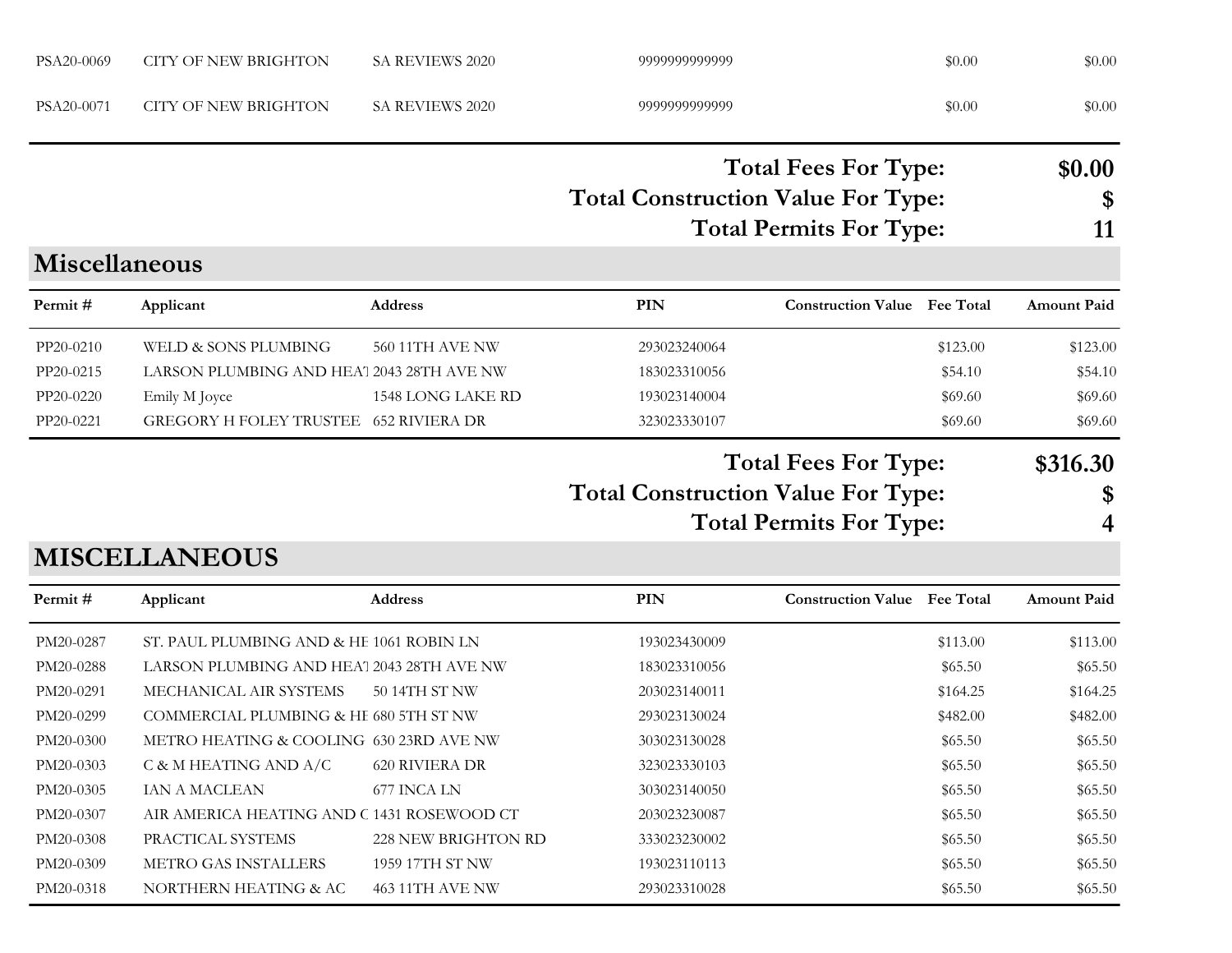## **Total Construction Value For Type: \$ Total Fees For Type: \$1,283.25**

**Total Permits For Type: 11**

| Remodel        |                                                                       |                          |                                           |                                                               |            |                    |
|----------------|-----------------------------------------------------------------------|--------------------------|-------------------------------------------|---------------------------------------------------------------|------------|--------------------|
| Permit#        | Applicant                                                             | <b>Address</b>           | PIN                                       | <b>Construction Value</b> Fee Total                           |            | <b>Amount Paid</b> |
| PM20-0313      | WILLIAM SCHWARTZ                                                      | 575 10TH AVE NW          | 293023240119                              |                                                               | \$65.50    | \$65.50            |
| <b>REMODEL</b> |                                                                       |                          | <b>Total Construction Value For Type:</b> | <b>Total Fees For Type:</b><br><b>Total Permits For Type:</b> |            | \$65.50<br>\$      |
| Permit#        | Applicant                                                             | <b>Address</b>           | PIN                                       | <b>Construction Value</b> Fee Total                           |            | <b>Amount Paid</b> |
| PBR20-0060     | A.J. HEDBLUM'S CONCRETE LL 1255 IMPERIAL LN<br>Building Valuation Fee |                          | 323023320100                              | \$2,000.00                                                    | \$150.00   | \$150.00           |
| PBR20-0083     | Samuel A Hickman<br>Building Valuation Fee                            | <b>1684 PENINSULA DR</b> | 203023220033                              | \$58,375.00                                                   | \$1,359.72 | \$1,359.72         |
|                |                                                                       |                          |                                           |                                                               |            |                    |

|            | Building Valuation Fee                         |              | \$58,375.00  |            |            |
|------------|------------------------------------------------|--------------|--------------|------------|------------|
| PBR20-0107 | LEGACY SERVICES CORPORAT. 343 OLD HIGHWAY 8 NW | 293023420021 |              | \$2,962.34 | \$2,962.34 |
|            | Building Valuation Fee                         |              | \$169,251.78 |            |            |
| PBR20-0158 | MORNING STAR REMODELING 268 16TH AVE SW        | 313023140019 |              | \$507.50   | \$507.50   |
|            | Building Valuation Fee                         |              | \$15,000.00  |            |            |
| PBR20-0159 | GRIFFINS HOME SERVICES LLC 2657 RICE CREEK RD  | 183023340002 |              | \$232.50   | \$232.50   |
|            | Building Valuation Fee                         |              | \$5,000.00   |            |            |
| PBR20-0162 | LEAPFROG CONTRUCTION LL(1527 14TH AVE NW       | 203023230092 |              | \$700.00   | \$700.00   |
|            | Building Valuation Fee                         |              | \$22,000.00  |            |            |
| PBR20-0164 | 535 RIVIERA DR<br>DAIN SYNHORST                | 323023310076 |              | \$229.72   | \$229.72   |
|            | <b>Building Valuation Fee</b>                  |              | \$4,899.00   |            |            |
| PBR20-0169 | CASTLE BUILDING & REMODE 228 NEW BRIGHTON RD   | 333023230002 |              | \$645.00   | \$645.00   |
|            | Building Valuation Fee                         |              | \$20,000.00  |            |            |
| PBR20-0172 | THE BAINEY GROUP<br>119 14TH ST NW             | 213023320016 |              | \$1,525.65 | \$1,525.65 |
|            | Building Valuation Fee                         |              | \$60,755.00  |            |            |
| PBR20-0173 | RESTORATION PROFESSIONAL 300 WYNDHAM CIR W     | 303023340018 |              | \$71.86    | \$71.86    |
|            | Building Valuation Fee                         |              | \$640.92     |            |            |
| PBR20-0180 | BECKER BUILDING & REMODE 360 WYNDHAM CIR E     | 303023310021 |              | \$838.50   | \$838.50   |
|            | Building Valuation Fee                         |              | \$29,000.00  |            |            |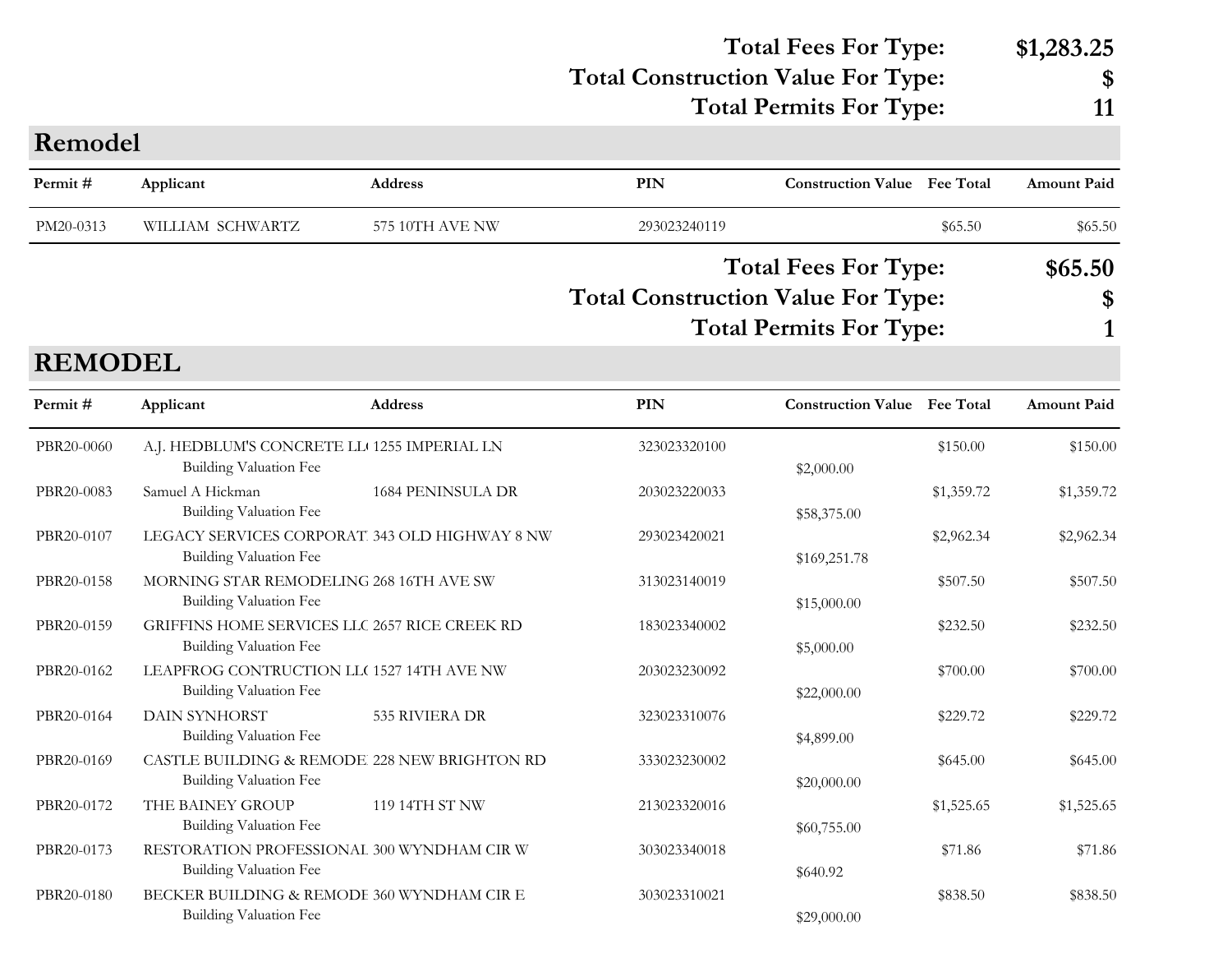### **Total Construction Value For Type: \$386,921.70 Total Fees For Type: \$9,222.79 Total Permits For Type: 11**

**REMODEL - BATHROOM**

| Permit#    | Applicant                                                  | Address                 | <b>PIN</b>                                | <b>Construction Value</b> Fee Total |          | <b>Amount Paid</b> |
|------------|------------------------------------------------------------|-------------------------|-------------------------------------------|-------------------------------------|----------|--------------------|
| PBR20-0155 | <b>DOUGLAS E STEARLEY</b><br><b>Building Valuation Fee</b> | 793 TORCHWOOD DR        | 303023220039                              | \$5,000.00                          | \$161.50 | \$161.50           |
|            |                                                            |                         |                                           |                                     |          |                    |
|            |                                                            |                         |                                           | <b>Total Fees For Type:</b>         |          | \$161.50           |
|            |                                                            |                         | <b>Total Construction Value For Type:</b> |                                     |          | \$5,000.00         |
|            |                                                            |                         |                                           | <b>Total Permits For Type:</b>      |          |                    |
|            | Remodel/Addition                                           |                         |                                           |                                     |          |                    |
| Permit#    | Applicant                                                  | <b>Address</b>          | <b>PIN</b>                                | <b>Construction Value Fee Total</b> |          | <b>Amount Paid</b> |
| PP20-0201  | DAVID J OSTERHOUSE                                         | 104 15TH AVE NW         | 293023330064                              |                                     | \$70.50  | \$70.50            |
| PP20-0211  | NOWTHEN PLUMBING INC                                       | <b>1527 14TH AVE NW</b> | 203023230092                              |                                     | \$71.00  | \$71.00            |
| PP20-0214  | MATTSON PLUMBING                                           | 343 OLD HIGHWAY 8 NW    | 293023420021                              |                                     | \$94.50  | \$94.50            |
| PP20-0216  | K AND S PLUMBING LLC                                       | 2680 INNSBRUCK CT       | 193023310119                              |                                     | \$96.83  | \$96.83            |
| PP20-0223  | PAULS PLUMBING AND HTG D. 360 WYNDHAM CIR E                |                         | 303023310021                              |                                     | \$70.10  | \$70.10            |
| PP20-0224  | STEVE HAUCK PLUMBING                                       | 2483 15TH ST NW         | 193023130164                              |                                     | \$69.75  | \$69.75            |
| PP20-0228  | BOB CARPENTER PLUMBING SI 120 30TH AVE NW                  |                         | 303023330057                              |                                     | \$120.85 | \$120.85           |
| PP20-0229  | <b>BRENDAN L MATSON</b>                                    | 466 10TH AVE NW         | 293023310020                              |                                     | \$69.75  | \$69.75            |
| PP20-0230  | JD MECHANICAL                                              | 1439 SILVER LAKE RD NW  | 193023130159                              |                                     | \$94.50  | \$94.50            |
| PP20-0232  | WILLIAM SCHWARTZ                                           | 575 10TH AVE NW         | 293023240119                              |                                     | \$70.00  | \$70.00            |
|            |                                                            |                         |                                           | <b>Total Fees For Type:</b>         |          | \$827.78           |
|            |                                                            |                         | <b>Total Construction Value For Type:</b> |                                     |          | \$                 |
|            |                                                            |                         |                                           | <b>Total Permits For Type:</b>      |          | 10                 |
|            | <b>RESIDENTIAL</b>                                         |                         |                                           |                                     |          |                    |
|            |                                                            |                         |                                           |                                     |          |                    |
| Permit#    | Applicant                                                  | <b>Address</b>          | PIN                                       | <b>Construction Value</b> Fee Total |          | <b>Amount Paid</b> |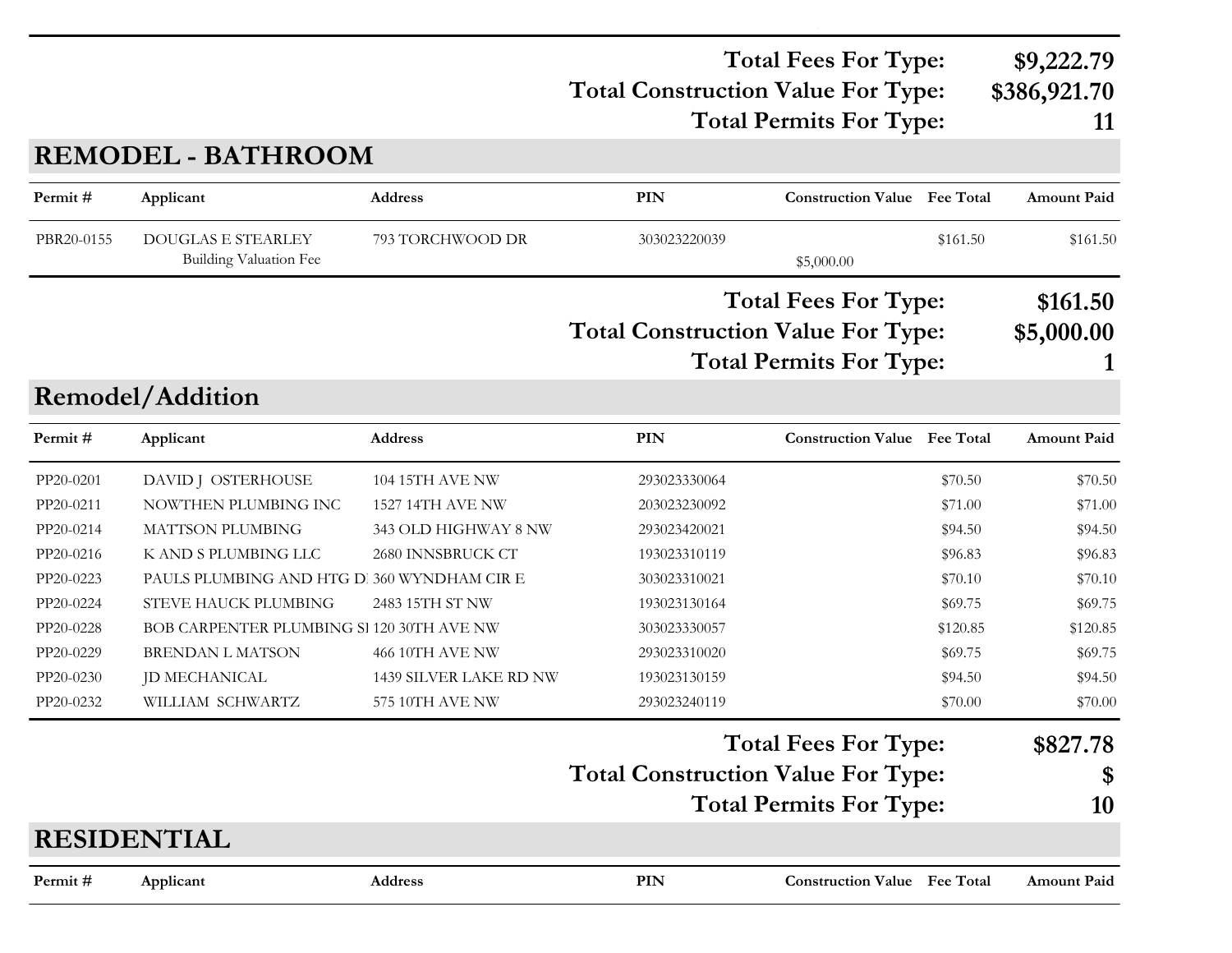| PE20-0204 | HOME RUN ELECTRIC                           | 630 23RD AVE NW            | 303023130028 | \$63.00  | \$63.00  |
|-----------|---------------------------------------------|----------------------------|--------------|----------|----------|
| PE20-0275 | KELZER ELECTRIC WIRING AN 2182 LAKEBROOK DR |                            | 173023320020 | \$243.00 | \$243.00 |
| PE20-0283 | <b>JORDAN KALK</b>                          | 1593 LONG LAKE RD          | 203023230024 | \$108.00 | \$108.00 |
| PE20-0284 | <b>CEDAR CREEK ENERGY</b>                   | 2211 DAISY CT              | 183023140109 | \$168.00 | \$168.00 |
| PE20-0285 | PHASE ELECTRIC                              | 745 MIDTOWN LN             | 293023120171 | \$153.00 | \$153.00 |
| PE20-0286 | SUBURBAN ELECTRIC                           | 1501 15TH ST NW            | 203023230060 | \$58.00  | \$58.00  |
| PE20-0287 | <b>GV HEATING AND AIR</b>                   | 2246 WALNUT AVE            | 183023230056 | \$63.00  | \$63.00  |
| PE20-0288 | KING ELECTRICAL SYSTEMS                     | 1983 29TH AVE NW           | 183023340006 | \$63.00  | \$63.00  |
| PE20-0289 | POWERHOUSE ELECTRIC                         | 1061 ROBIN LN              | 193023430009 | \$63.00  | \$63.00  |
| PE20-0290 | SUBURBAN ELECTRIC                           | 1302 29TH AVE NW           | 193023310018 | \$63.00  | \$63.00  |
| PE20-0291 | EDISON ELECTRIC LLC                         | 572 YANKTON COLLEGE LN     | 303023230035 | \$108.00 | \$108.00 |
| PE20-0292 | <b>JZ ELECTRIC INC</b>                      | 1921 MOUNDS AVE            | 183023410035 | \$173.00 | \$173.00 |
| PE20-0293 | Arctic Electric Inc                         | 1981 SERENDIPITY CT        | 183023330010 | \$63.00  | \$63.00  |
| PE20-0294 | <b>GV HEATING AND AIR</b>                   | 802 TORCHWOOD DR           | 303023220011 | \$63.00  | \$63.00  |
| PE20-0295 | <b>IPS SOLAR</b>                            | 151 OAKWOOD DR             | 313023110019 | \$108.00 | \$108.00 |
| PE20-0296 | PHASE ELECTRIC                              | 727 MIDTOWN LN             | 293023120174 | \$153.00 | \$153.00 |
| PE20-0297 | PHASE ELECTRIC                              | 721 MIDTOWN LN             | 293023120175 | \$153.00 | \$153.00 |
| PE20-0298 | PHASE ELECTRIC                              | 733 MIDTOWN LN             | 293023120173 | \$153.00 | \$153.00 |
| PE20-0299 | PHASE ELECTRIC                              | 739 MIDTOWN LN             | 293023120172 | \$153.00 | \$153.00 |
| PE20-0300 | EARLYBIRD ELECTRIC                          | 2581 14TH AVE NW           | 173023220013 | \$146.00 | \$146.00 |
| PE20-0301 | DALEY ELECTRIC LLC                          | 680 5TH ST NW              | 293023130024 | \$207.00 | \$207.00 |
| PE20-0302 | D R ELECTRIC LLC                            | 660 23RD AVE NW            | 303023130023 | \$58.00  | \$58.00  |
| PE20-0303 | PHASE ELECTRIC                              | <b>1324 NORTHWEST PKWY</b> | 203023420041 | \$108.00 | \$108.00 |
| PE20-0304 | SUBURBAN ELECTRIC                           | 519 INCA LN                | 303023140060 | \$58.00  | \$58.00  |
| PE20-0305 | RANDY'S ELECTRIC                            | 1718 17TH AVE NW           | 193023110025 | \$128.00 | \$128.00 |
| PE20-0308 | POWERHOUSE ELECTRIC                         | 2508 INNSBRUCK TRL         | 193023310150 | \$63.00  | \$63.00  |
| PE20-0310 | RANDY'S ELECTRIC                            | 677 REDWOOD LN             | 303023240013 | \$63.00  | \$63.00  |
| PE20-0311 | SUBURBAN ELECTRIC                           | 1760 7TH ST NW             | 303023110073 | \$63.00  | \$63.00  |
| PE20-0312 | NORDEAST ELECTRIC INC                       | 1420 SILVER LAKE RD NW     | 193023240073 | \$137.00 | \$137.00 |
| PE20-0314 | PICK ELECTRIC LLC                           | 2680 INNSBRUCK CT          | 193023310119 | \$108.00 | \$108.00 |
| PE20-0315 | D R ELECTRIC LLC                            | 119 30TH AVE NW            | 303023330064 | \$63.00  | \$63.00  |
| PE20-0316 | D R ELECTRIC LLC                            | 1325 PIKE LAKE CT N        | 193023410009 | \$58.00  | \$58.00  |
| PE20-0318 | J & K Electrical                            | 690 20TH AVE NW            | 303023140046 | \$63.00  | \$63.00  |
| PE20-0319 | ALL ENERGY SOLAR                            | <b>639 DEVINE DR</b>       | 203023130032 | \$243.00 | \$243.00 |
| PE20-0320 | BOYS AIRTECH HEATING, COC 209 2ND AVE SE    |                            | 333023230058 | \$128.00 | \$128.00 |
| PE20-0322 | WALLRAFF ELECTRIC CO                        | 1959 17TH ST NW            | 193023110113 | \$108.00 | \$108.00 |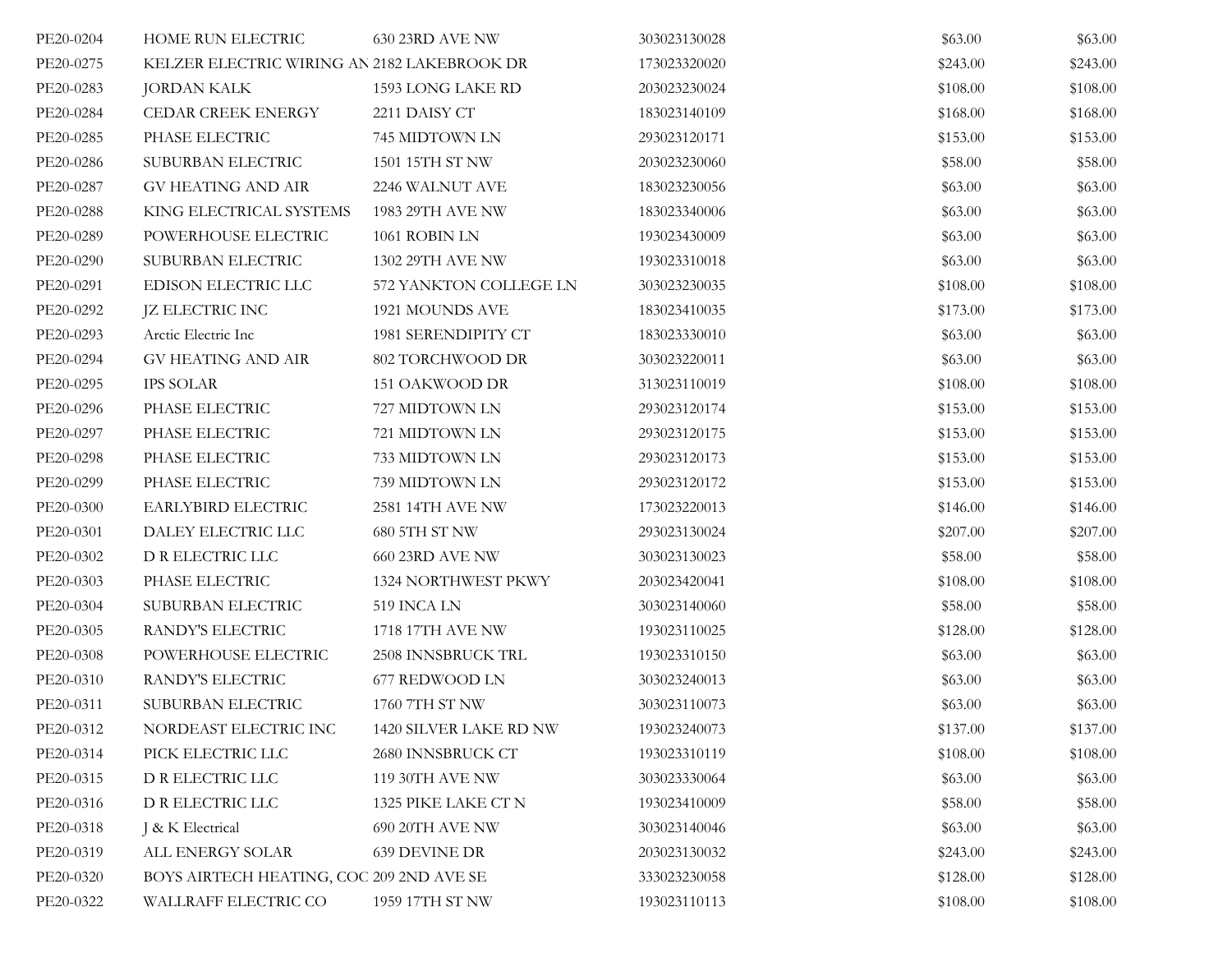| PE20-0323 | CHRISTIANSON ELECTRIC, INC 1270 PIKE LAKE DR |                       | 193023410069 | \$108.00 | \$108.00 |
|-----------|----------------------------------------------|-----------------------|--------------|----------|----------|
| PE20-0324 | WILLIAMS ELECTRIC                            | 2610 ASHLEY TER       | 303023340072 | \$63.00  | \$63.00  |
| PE20-0325 | WOLF RIVER ELECTRIC                          | 1369 LONG LAKE RD     | 203023230066 | \$168.00 | \$168.00 |
| PE20-0326 | KEVIN AHLERS ELECTRIC LLC 1001 2ND ST NW     |                       | 293023340049 | \$58.00  | \$58.00  |
| PE20-0327 | MELROSE ELECTRIC                             | 2324 SILVER LN        | 313023130004 | \$63.00  | \$63.00  |
| PE20-0328 | MELROSE ELECTRIC                             | 2324 SILVER LN        | 313023130004 | \$63.00  | \$63.00  |
| PE20-0329 | MELROSE ELECTRIC                             | 2324 SILVER LN        | 313023130004 | \$63.00  | \$63.00  |
| PE20-0330 | MELROSE ELECTRIC                             | 2324 SILVER LN        | 313023130004 | \$63.00  | \$63.00  |
| PE20-0331 | FINE LINE ELECTRIC INC                       | 649 10TH AVE NW       | 293023240030 | \$108.00 | \$108.00 |
| PE20-0332 | RIVARD ELECTRIC CO INC                       | 1431 ROSEWOOD CT      | 203023230087 | \$108.00 | \$108.00 |
| PE20-0333 | MELROSE ELECTRIC                             | 2324 SILVER LN        | 313023130004 | \$63.00  | \$63.00  |
| PE20-0334 | MELROSE ELECTRIC                             | 2324 SILVER LN        | 313023130004 | \$63.00  | \$63.00  |
| PE20-0335 | MELROSE ELECTRIC                             | 2324 SILVER LN        | 313023130004 | \$63.00  | \$63.00  |
| PE20-0336 | MELROSE ELECTRIC                             | 2324 SILVER LN        | 313023130004 | \$63.00  | \$63.00  |
| PE20-0337 | MELROSE ELECTRIC                             | 2324 SILVER LN        | 313023130004 | \$63.00  | \$63.00  |
| PE20-0338 | MELROSE ELECTRIC                             | 2324 SILVER LN        | 313023130004 | \$63.00  | \$63.00  |
| PE20-0339 | MELROSE ELECTRIC                             | 2324 SILVER LN        | 313023130004 | \$63.00  | \$63.00  |
| PE20-0340 | MELROSE ELECTRIC                             | 2324 SILVER LN        | 313023130004 | \$63.00  | \$63.00  |
| PE20-0341 | MELROSE ELECTRIC                             | 2324 SILVER LN        | 313023130004 | \$63.00  | \$63.00  |
| PE20-0342 | MELROSE ELECTRIC                             | 2324 SILVER LN        | 313023130004 | \$63.00  | \$63.00  |
| PE20-0343 | NORDEAST ELECTRIC INC                        | 57 WINDSOR CT         | 313023120095 | \$146.00 | \$146.00 |
| PE20-0344 | <b>JM ELECTRIC</b>                           | 2429 GREGORY DR       | 183023120053 | \$108.00 | \$108.00 |
| PE20-0345 | PENCE ELECTRICAL CONTRAC 783 MIMOSA LN       |                       | 303023210056 | \$98.00  | \$98.00  |
| PE20-0346 | WILLIAM SCHWARTZ                             | 575 10TH AVE NW       | 293023240119 | \$108.00 | \$108.00 |
| PE20-0347 | DAVID L MISHKE                               | 3164 MISSISSIPPI ST   | 183023230051 | \$63.00  | \$63.00  |
| PE20-0348 | ALL ENERGY SOLAR                             | 2274 PLEASANT VIEW DR | 183023230029 | \$108.00 | \$108.00 |
| PE20-0351 | <b>IPS SOLAR</b>                             | 151 OAKWOOD DR        | 313023110019 | \$63.00  | \$63.00  |
| PE20-0352 | PRESTON CONSTRUCTION INC 607 CONTINENTAL DR  |                       | 323023330029 | \$73.00  | \$73.00  |
| PE20-0355 | MJ ELECTRIC MN INC                           | 558 QUEENS GATE       | 293023120102 | \$63.00  | \$63.00  |
| PF20-0046 | FIRE SUPPRESSION SERVICES L 754 MIDTOWN LN   |                       | 293023120156 | \$146.20 | \$146.20 |
| PF20-0047 | FIRE SUPPRESSION SERVICES L 748 MIDTOWN LN   |                       | 293023120157 | \$146.20 | \$146.20 |
| PF20-0048 | FIRE SUPPRESSION SERVICES L 736 MIDTOWN LN   |                       | 293023120159 | \$146.20 | \$146.20 |
| PF20-0049 | FIRE SUPPRESSION SERVICES I 742 MIDTOWN LN   |                       | 293023120158 | \$146.20 | \$146.20 |

**Total Construction Value For Type: \$ Total Fees For Type: \$6,883.80**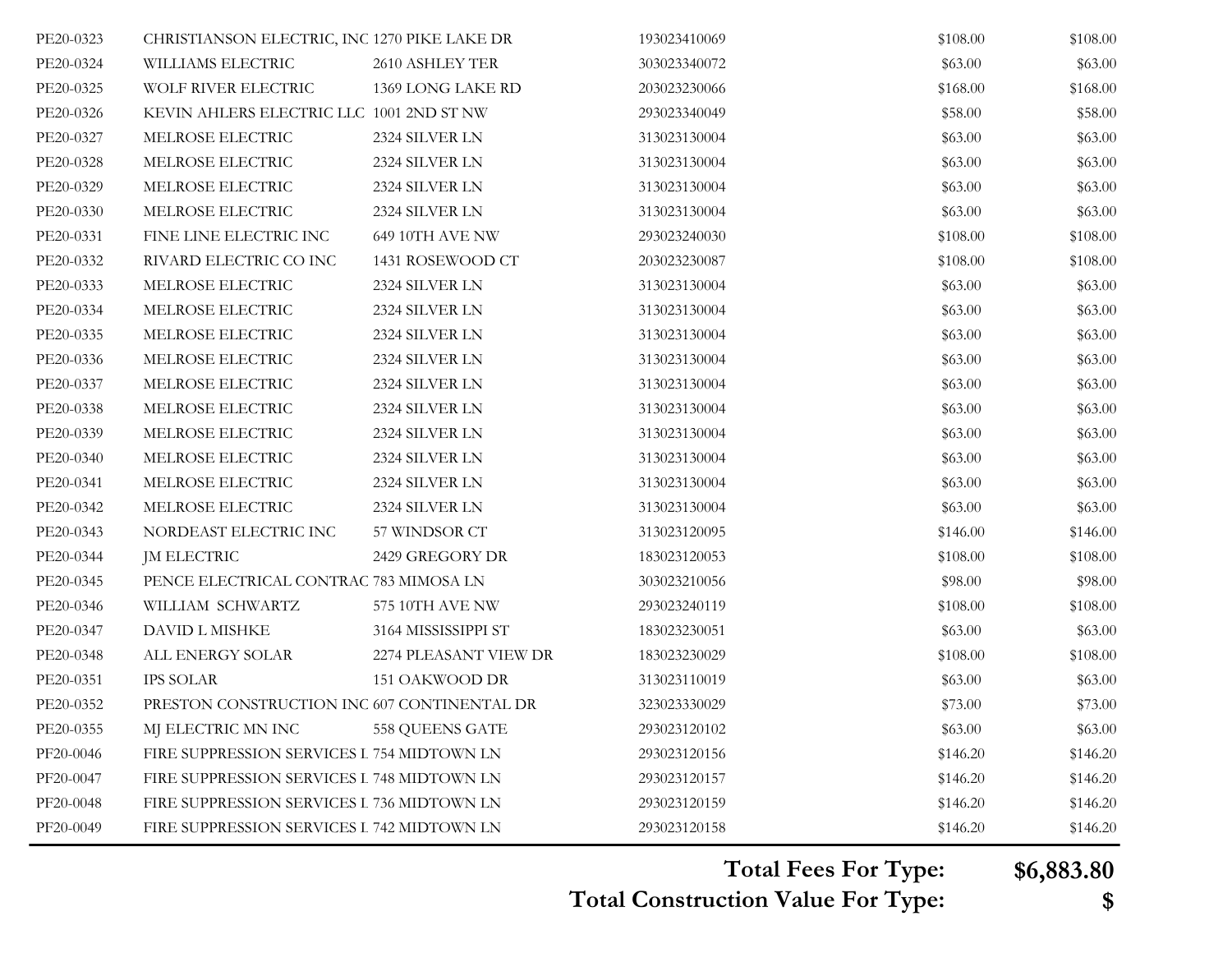**Total Permits For Type: 69**

| rooming   |                                                                      |                        |              |                                     |          |             |
|-----------|----------------------------------------------------------------------|------------------------|--------------|-------------------------------------|----------|-------------|
| Permit#   | Applicant                                                            | <b>Address</b>         | <b>PIN</b>   | <b>Construction Value Fee Total</b> |          | Amount Paid |
| PB20-0287 | <b>LAKE REGION EXTERIOR</b><br><b>Building Valuation Fee</b>         | 1992 SIOUX BLVD        | 303023410027 | \$6,000.00                          | \$180.00 | \$180.00    |
| PB20-0305 | TACHENY EXTERIORS<br>Building Valuation Fee                          | 727 9TH AVE NW         | 293023210089 | \$7,500.00                          | \$216.75 | \$216.75    |
| PB20-0306 | <b>JEFFREY J HOUSE</b><br>Building Valuation Fee                     | 618 4TH AVE NW         | 293023140060 | \$9,000.00                          | \$235.50 | \$235.50    |
| PB20-0308 | LUIS D PENA<br>Building Valuation Fee                                | 1824 15TH AVE NW       | 173023330029 | \$2,000.00                          | \$106.00 | \$106.00    |
| PB20-0309 | ERC CONSTRUCTION INC<br>Building Valuation Fee                       | 851 OAKWOOD DR         | 303023110024 | \$18,000.00                         | \$402.00 | \$402.00    |
| PB20-0321 | MIDWEST ROOFING SIDING AI 1427 ROSEWOOD CT<br>Building Valuation Fee |                        | 203023230088 | \$18,000.00                         | \$402.00 | \$402.00    |
| PB20-0323 | MARIANNE JONAK HALLING<br>Building Valuation Fee                     | 357 OAKWOOD DR         | 313023140033 | \$12,000.00                         | \$291.00 | \$291.00    |
| PB20-0325 | RESULTS CONTRACTING<br>Building Valuation Fee                        | 82 19TH AVE SW         | 313023110096 | \$12,802.69                         | \$309.40 | \$309.40    |
| PB20-0327 | ERC CONSTRUCTION INC<br>Building Valuation Fee                       | 654 4TH AVE NW         | 293023140057 | \$10,000.00                         | \$254.00 | \$254.00    |
| PB20-0328 | TRINITY EXTERIORS<br>Building Valuation Fee                          | 1104 PIKE LAKE DR      | 193023440033 | \$4,750.00                          | \$161.38 | \$161.38    |
| PB20-0329 | ROOSTER EXTERIORS<br>Building Valuation Fee                          | <b>130 23RD AVE NW</b> | 303023430015 | \$7,000.00                          | \$198.50 | \$198.50    |
| PB20-0331 | MINNESOTA ROOFING COMPA 1364 IMPERIAL LN<br>Building Valuation Fee   |                        | 323023320052 | \$11,000.00                         | \$272.50 | \$272.50    |
| PB20-0339 | TYTHER CONTRACTING INC<br>Building Valuation Fee                     | 624 3RD AVE NW         | 293023140040 | \$8,000.00                          | \$217.00 | \$217.00    |
| PB20-0340 | ROOSTER EXTERIORS<br>Building Valuation Fee                          | 2276 HERITAGE LN       | 303023430053 | \$22,000.00                         | \$476.00 | \$476.00    |
| PB20-0348 | TRINITY EXTERIORS<br>Building Valuation Fee                          | 1648 17TH AVE NW       | 193023110085 | \$6,750.00                          | \$198.38 | \$198.38    |
| PB20-0349 | RICKS ROOFING AND SIDING<br>Building Valuation Fee                   | 2700 5TH ST NW         | 303023240052 | \$10,600.00                         | \$272.30 | \$272.30    |
| PB20-0350 | <b>EXTERIORS UNLIMITED INC</b><br>Building Valuation Fee             | 3115 21ST LN NW        | 183023320017 | \$16,231.00                         | \$383.12 | \$383.12    |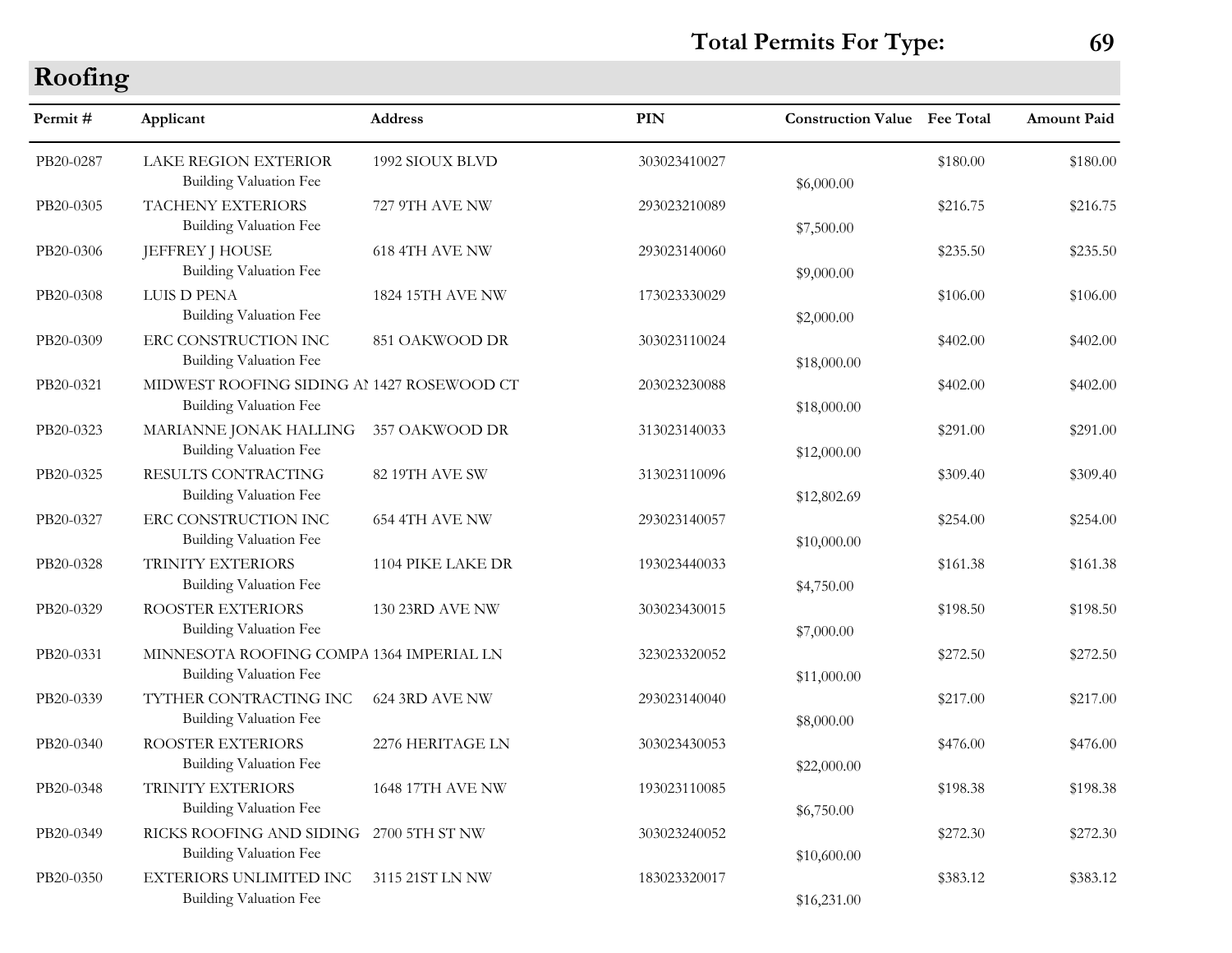| PB20-0355                              | <b>SELA GUTTERS</b><br>Building Valuation Fee                            | 1141 2ND ST NW                                           | 293023340041                                 | \$9,986.00                                                    | \$253.99                      | \$253.99                         |
|----------------------------------------|--------------------------------------------------------------------------|----------------------------------------------------------|----------------------------------------------|---------------------------------------------------------------|-------------------------------|----------------------------------|
|                                        |                                                                          |                                                          | <b>Total Construction Value For Type:</b>    | <b>Total Fees For Type:</b><br><b>Total Permits For Type:</b> |                               | \$4,829.82<br>\$191,619.69<br>18 |
| Roofing/Siding                         |                                                                          |                                                          |                                              |                                                               |                               |                                  |
| Permit#                                | Applicant                                                                | <b>Address</b>                                           | <b>PIN</b>                                   | <b>Construction Value</b> Fee Total                           |                               | <b>Amount Paid</b>               |
| PB20-0303                              | <b>APPLE EXTERIORS</b><br><b>Building Valuation Fee</b>                  | 1394 KARI LN                                             | 203023320037                                 | \$33,673.45                                                   | \$634.34                      | \$634.34                         |
| PB20-0312                              | PROWORK BUILDERS<br><b>Building Valuation Fee</b>                        | 1600 23RD AVE NW                                         | 193023120058                                 | \$15,000.00                                                   | \$346.50                      | \$346.50                         |
|                                        |                                                                          |                                                          |                                              | <b>Total Fees For Type:</b>                                   |                               | \$980.84                         |
|                                        |                                                                          |                                                          | <b>Total Construction Value For Type:</b>    | <b>Total Permits For Type:</b>                                |                               | \$48,673.45                      |
| <b>Sewer &amp; Water</b>               |                                                                          |                                                          |                                              |                                                               |                               |                                  |
| Permit#                                | Applicant                                                                | Address                                                  | PIN                                          | <b>Construction Value</b> Fee Total                           |                               | <b>Amount Paid</b>               |
| PSW20-0034<br>PSW20-0035<br>PSW20-0036 | JP SCHMITZ CONSTRUCTION<br>ASAP UNDERGROUND LLC<br><b>GROUND TECH</b>    | 681 6TH AVE NW<br>2143 BICENTENNIAL CT<br>624 VILLAGE DR | 293023130037<br>303023440058<br>293023130203 |                                                               | \$93.00<br>\$93.00<br>\$17.00 | \$93.00<br>\$93.00<br>\$17.00    |
|                                        |                                                                          |                                                          |                                              | <b>Total Fees For Type:</b>                                   |                               | \$203.00                         |
|                                        |                                                                          |                                                          | <b>Total Construction Value For Type:</b>    |                                                               |                               | \$                               |
|                                        |                                                                          |                                                          |                                              | <b>Total Permits For Type:</b>                                |                               | 3                                |
| Siding                                 |                                                                          |                                                          |                                              |                                                               |                               |                                  |
| Permit#                                | Applicant                                                                | Address                                                  | PIN                                          | <b>Construction Value Fee Total</b>                           |                               | <b>Amount Paid</b>               |
| PB20-0289                              | ABOVEBOARD ROOFING AND 609 2ND AVE NW<br>Building Valuation Fee          |                                                          | 293023140008                                 | \$10,100.00                                                   | \$272.05                      | \$272.05                         |
| PB20-0310                              | ALL AROUND PROPERTY PRES 2096 PALMER DR<br><b>Building Valuation Fee</b> |                                                          | 193023420016                                 | \$17,825.00                                                   | \$401.91                      | \$401.91                         |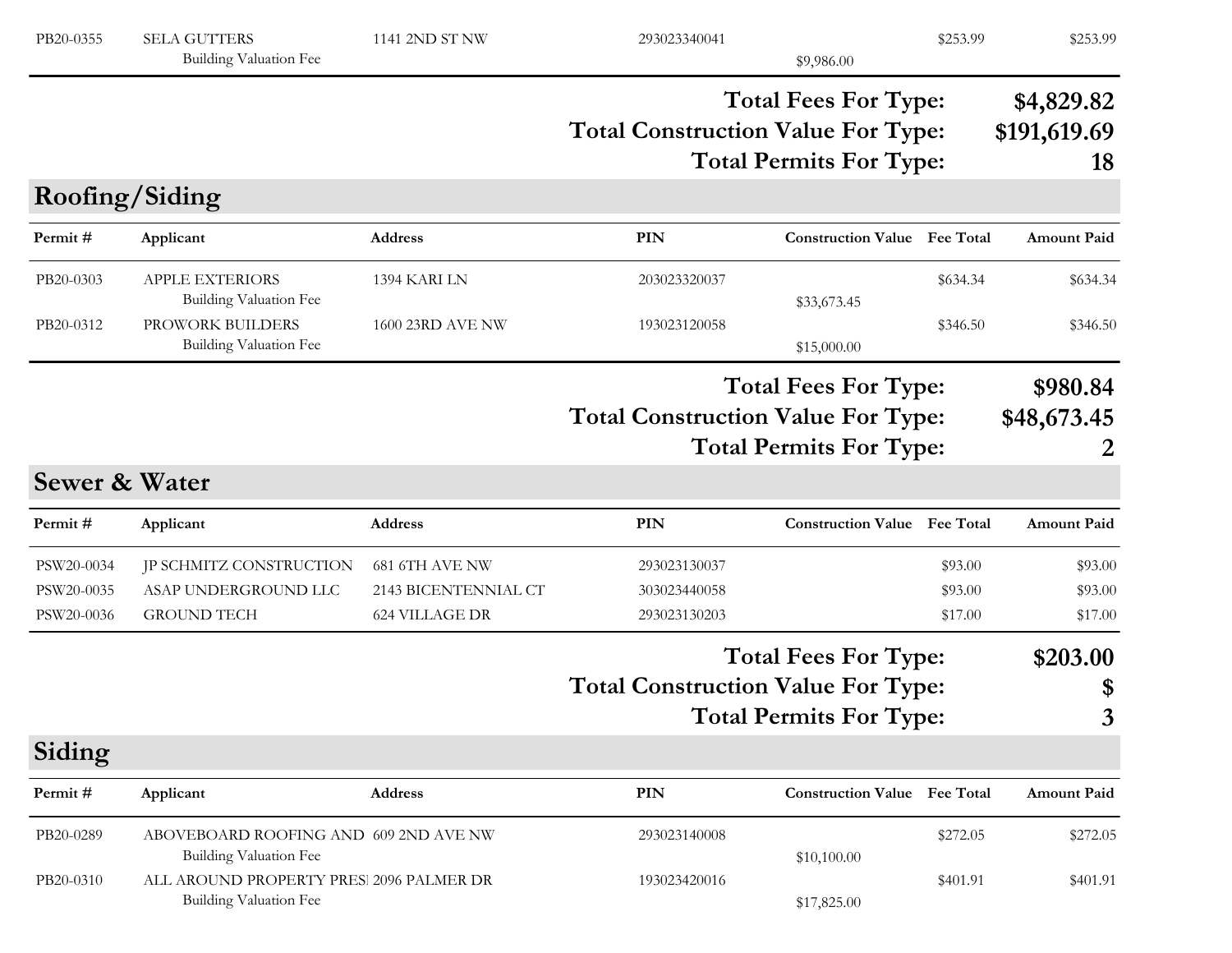| PB20-0314                | <b>JOHN T GONELLA</b><br><b>Building Valuation Fee</b>                  | 533 2ND AVE NW                         | 293023140119                              | \$10,000.00                         | \$254.00             | \$254.00             |
|--------------------------|-------------------------------------------------------------------------|----------------------------------------|-------------------------------------------|-------------------------------------|----------------------|----------------------|
| PB20-0315                | MINNESOTA EXTERIORS INC<br><b>Building Valuation Fee</b>                | 1254 12TH AVE NW                       | 203023320078                              | \$33,060.00                         | \$634.03             | \$634.03             |
| PB20-0318                | HOMESTEAD REMODELING AI 1672 3RD ST NW<br><b>Building Valuation Fee</b> |                                        | 303023410115                              | \$10,000.00                         | \$254.00             | \$254.00             |
| PB20-0351                | ABC SEAMLESS OF MAPLE GRC 2038 ROCKSTONE LN<br>Building Valuation Fee   |                                        | 173023230014                              | \$5,000.00                          | \$161.50             | \$161.50             |
|                          |                                                                         |                                        |                                           | <b>Total Fees For Type:</b>         |                      | \$1,977.49           |
|                          |                                                                         |                                        | <b>Total Construction Value For Type:</b> | <b>Total Permits For Type:</b>      |                      | \$85,985.00<br>6     |
|                          | <b>SIGN PERMANENT</b>                                                   |                                        |                                           |                                     |                      |                      |
| Permit#                  | Applicant                                                               | <b>Address</b>                         | <b>PIN</b>                                | <b>Construction Value</b> Fee Total |                      | Amount Paid          |
| PS20-0008<br>PS20-0014   | SOULO COMMUNICATIONS<br>TWIN CITIES SIGN INSTALLATI 2425 LONG LAKE RD   | 119 14TH ST NW                         | 213023320016<br>173023220043              |                                     | \$150.00<br>\$150.00 | \$0.00<br>\$150.00   |
|                          |                                                                         |                                        |                                           | <b>Total Fees For Type:</b>         |                      | \$300.00             |
|                          |                                                                         |                                        | <b>Total Construction Value For Type:</b> |                                     |                      | \$                   |
|                          |                                                                         |                                        |                                           | <b>Total Permits For Type:</b>      |                      | 2                    |
|                          | <b>SOLAR PANELS</b>                                                     |                                        |                                           |                                     |                      |                      |
| Permit#                  | Applicant                                                               | <b>Address</b>                         | <b>PIN</b>                                | <b>Construction Value Fee Total</b> |                      | <b>Amount Paid</b>   |
| PBR20-0168<br>PBR20-0175 | <b>IPS SOLAR</b><br>ALL ENERGY SOLAR                                    | 151 OAKWOOD DR<br><b>639 DEVINE DR</b> | 313023110019<br>203023130032              |                                     | \$118.00<br>\$118.00 | \$118.00<br>\$118.00 |
|                          |                                                                         |                                        |                                           | <b>Total Fees For Type:</b>         |                      | \$236.00             |
|                          |                                                                         |                                        | <b>Total Construction Value For Type:</b> |                                     |                      | \$                   |
|                          |                                                                         |                                        |                                           | <b>Total Permits For Type:</b>      |                      | $\overline{2}$       |
| <b>Water Heater</b>      |                                                                         |                                        |                                           |                                     |                      |                      |
| Permit#                  | Applicant                                                               | Address                                | PIN                                       | <b>Construction Value</b> Fee Total |                      | <b>Amount Paid</b>   |
| PP20-0209                | <b>ECOWATER</b>                                                         | 3202 12TH ST NW                        | 193023320050                              |                                     | \$70.50              | \$70.50              |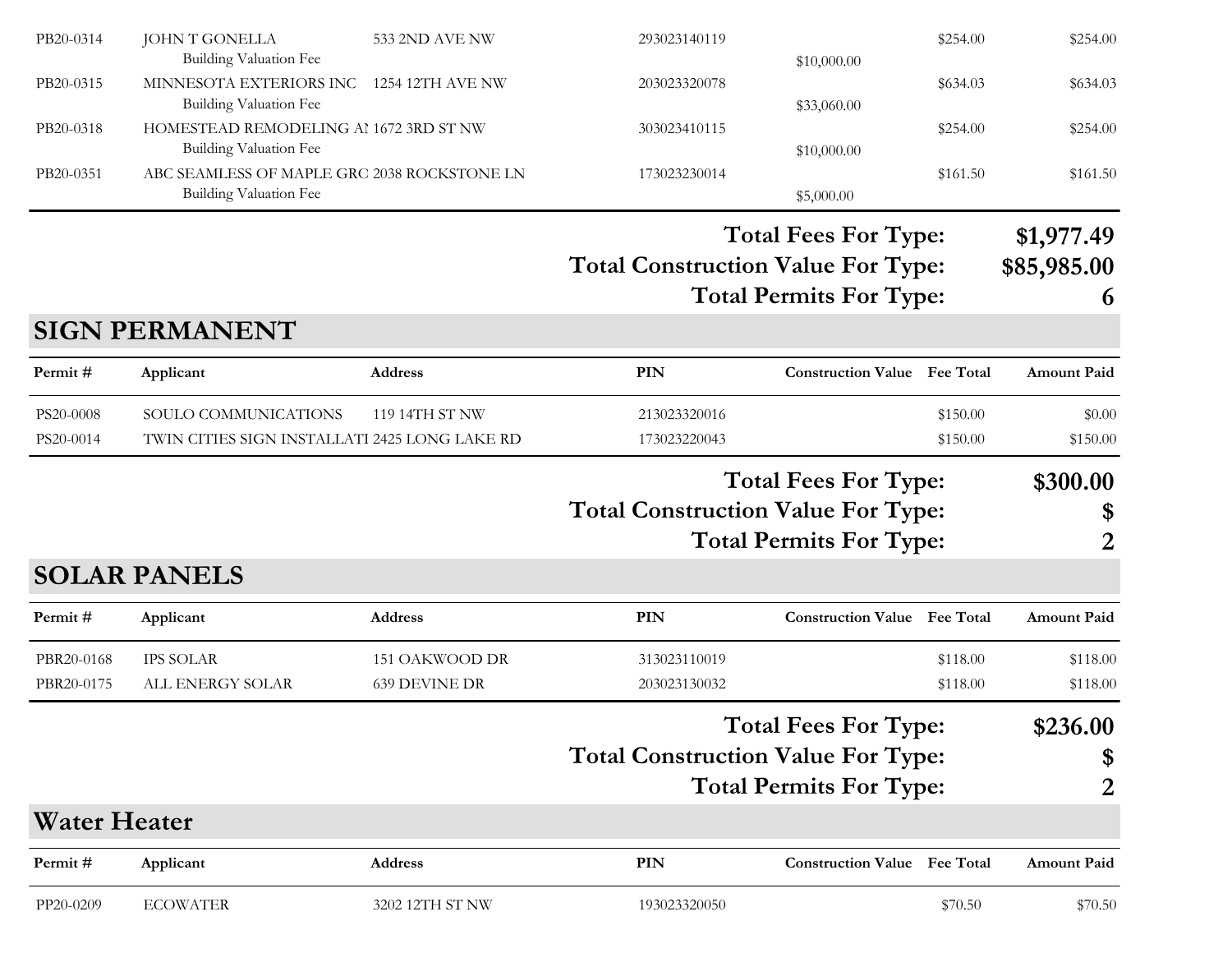| Permit#   | <b>WINDOWS/DOORS</b><br>Applicant          | <b>Address</b>                           | PIN                                       | <b>Construction Value Fee Total</b> |                    | <b>Amount Paid</b> |
|-----------|--------------------------------------------|------------------------------------------|-------------------------------------------|-------------------------------------|--------------------|--------------------|
|           |                                            |                                          |                                           |                                     |                    |                    |
|           |                                            |                                          |                                           |                                     |                    |                    |
|           |                                            |                                          |                                           | <b>Total Permits For Type:</b>      |                    |                    |
|           |                                            |                                          |                                           |                                     |                    | \$                 |
|           |                                            |                                          | <b>Total Construction Value For Type:</b> | <b>Total Fees For Type:</b>         |                    | \$1,657.00         |
| PP20-0236 | LEGEND MECHANICAL, INC                     | 1500 OLD HIGHWAY 8                       | 203023210001                              |                                     | \$1,657.00         | \$1,657.00         |
| Permit#   | Applicant                                  | <b>Address</b>                           | PIN                                       | <b>Construction Value Fee Total</b> |                    | <b>Amount Paid</b> |
|           | <b>WATER METER</b>                         |                                          |                                           |                                     |                    |                    |
|           |                                            |                                          |                                           | <b>Total Permits For Type:</b>      |                    | 11                 |
|           |                                            |                                          | <b>Total Construction Value For Type:</b> |                                     |                    | \$                 |
|           |                                            |                                          |                                           | <b>Total Fees For Type:</b>         |                    | \$775.50           |
| PP20-0235 | METRO HEATING & COOLING 901 WHITE OAK CT   |                                          | 293023310064                              |                                     | \$70.50            | \$70.50            |
| PP20-0227 | HOMEWORKS PLUMBING HEA' 2508 INNSBRUCK TRL |                                          | 193023310150                              |                                     | \$70.50            | \$70.50            |
| PP20-0226 | METRO HEATING & COOLING 2201 TIOGA BLVD    |                                          | 303023420086                              |                                     | \$70.50            | \$70.50            |
| PP20-0225 | METRO HEATING & COOLING 881 3RD AVE NW     |                                          | 293023110010                              |                                     | \$70.50            | \$70.50            |
| PP20-0222 | HERO PLUMBING HEATING & 690 17TH AVE NW    |                                          | 303023140015                              |                                     | \$70.50            | \$70.50            |
| PP20-0219 | BONFE'S PLUMBING, HEATING 439 12TH AVE NW  |                                          | 293023310039                              |                                     | \$70.50            | \$70.50            |
| PP20-0218 | NOAH ACQUISITIONS LLC                      | <b>618 MCCALLUM DR</b>                   | 323023330065                              |                                     | \$70.50            | \$70.50            |
| PP20-0217 | URBAN PINE PLUMBING & ME(1698 ROXANNA LN   |                                          | 193023220030                              |                                     | \$70.50            | \$70.50            |
| PP20-0213 | METRO HEATING & COOLING 1711 ROXANNA LN    |                                          | 183023140030<br>193023220018              |                                     | \$70.50<br>\$70.50 | \$70.50<br>\$70.50 |
| PP20-0212 |                                            | METRO HEATING & COOLING 1806 LONGVIEW DR |                                           |                                     |                    |                    |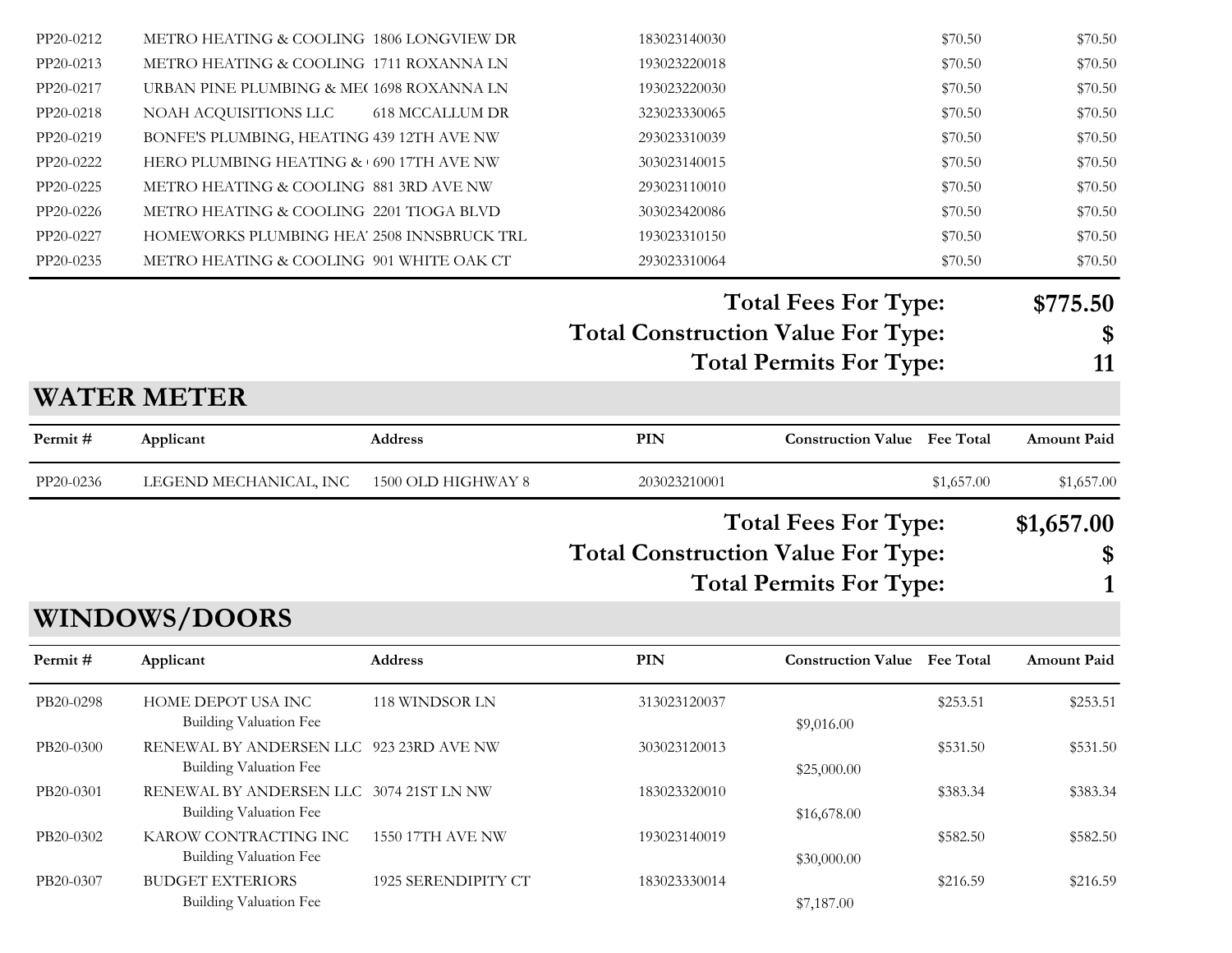| PB20-0316 | RENEWAL BY ANDERSEN LLC 1779 SUNNYSIDE TER<br><b>Building Valuation Fee</b> |                         | 183023110050 | \$11,443.00 | \$290.72 | \$290.72 |
|-----------|-----------------------------------------------------------------------------|-------------------------|--------------|-------------|----------|----------|
| PB20-0317 | RENEWAL BY ANDERSEN LLC 1900 15TH AVE NW<br><b>Building Valuation Fee</b>   |                         | 173023330033 | \$14,973.00 | \$346.49 | \$346.49 |
| PB20-0319 | <b>CAROL R HAAS</b><br><b>Building Valuation Fee</b>                        | 1144 LONG LAKE RD       | 203023330004 | \$25.00     | \$67.01  | \$67.01  |
| PB20-0320 | CREW2 INC<br>Building Valuation Fee                                         | 2501 WEXFORD HEIGHTS LN | 303023340033 | \$2,023.00  | \$124.01 | \$124.01 |
| PB20-0322 | THE WINDOW STORE HOME IN 1570 17TH AVE NW<br><b>Building Valuation Fee</b>  |                         | 193023140017 | \$11,000.00 | \$272.50 | \$272.50 |
| PB20-0324 | THE WINDOW STORE HOME IN 1685 17TH AVE NW<br><b>Building Valuation Fee</b>  |                         | 193023110108 | \$17,000.00 | \$383.50 | \$383.50 |
| PB20-0330 | MINNESOTA RUSCO INC<br><b>Building Valuation Fee</b>                        | 911 11TH AVE NW         | 293023210025 | \$13,900.00 | \$327.95 | \$327.95 |
| PB20-0332 | RENEWAL BY ANDERSEN LLC 127 WINDSOR CT<br><b>Building Valuation Fee</b>     |                         | 313023120106 | \$35,742.00 | \$660.37 | \$660.37 |
| PB20-0333 | RENEWAL BY ANDERSEN LLC 1853 3RD ST SW<br>Building Valuation Fee            |                         | 313023140066 | \$31,954.00 | \$608.48 | \$608.48 |
| PB20-0334 | SOLID ROCK CONSTRUCTION 1864 CHATHAM TER<br>Building Valuation Fee          |                         | 303023440084 | \$2,000.00  | \$106.00 | \$106.00 |
| PB20-0335 | RENEWAL BY ANDERSEN LLC 1984 CEDAR DR<br><b>Building Valuation Fee</b>      |                         | 183023120070 | \$9,708.00  | \$253.85 | \$253.85 |
| PB20-0336 | RENEWAL BY ANDERSEN LLC 2455 MOUNDS AVE<br><b>Building Valuation Fee</b>    |                         | 183023420059 | \$15,282.00 | \$364.64 | \$364.64 |
| PB20-0337 | RENEWAL BY ANDERSEN LLC 309 KIOWA AVE<br><b>Building Valuation Fee</b>      |                         | 303023410094 | \$8,800.00  | \$235.40 | \$235.40 |
| PB20-0338 | HOME DEPOT USA INC<br><b>Building Valuation Fee</b>                         | 478 11TH AVE NW         | 293023310033 | \$3,048.00  | \$142.52 | \$142.52 |
| PB20-0341 | NEW WINDOWS FOR AMERICA 1527 ROCKSTONE LN<br>Building Valuation Fee         |                         | 173023230028 | \$1,500.00  | \$105.75 | \$105.75 |
| PB20-0342 | NEW WINDOWS FOR AMERICA 1629 18TH AVE NW<br><b>Building Valuation Fee</b>   |                         | 193023110090 | \$13,500.00 | \$327.75 | \$327.75 |
| PB20-0343 | PELLA NORTHLAND<br><b>Building Valuation Fee</b>                            | 60 17TH AVE SW          | 313023110066 | \$31,865.00 | \$608.43 | \$608.43 |
| PB20-0344 | WINDOW CONCEPTS OF MN IN 34 15TH AVE SW<br>Building Valuation Fee           |                         | 323023220009 | \$3,243.00  | \$142.62 | \$142.62 |
| PB20-0345 | MINNESOTA RUSCO INC<br><b>Building Valuation Fee</b>                        | 257 3RD AVE SE          | 333023230026 | \$3,500.00  | \$142.75 | \$142.75 |
| PB20-0346 | MINNESOTA RUSCO INC<br>Building Valuation Fee                               | 2231 BRITTANY CT        | 173023230070 | \$2,200.00  | \$124.10 | \$124.10 |